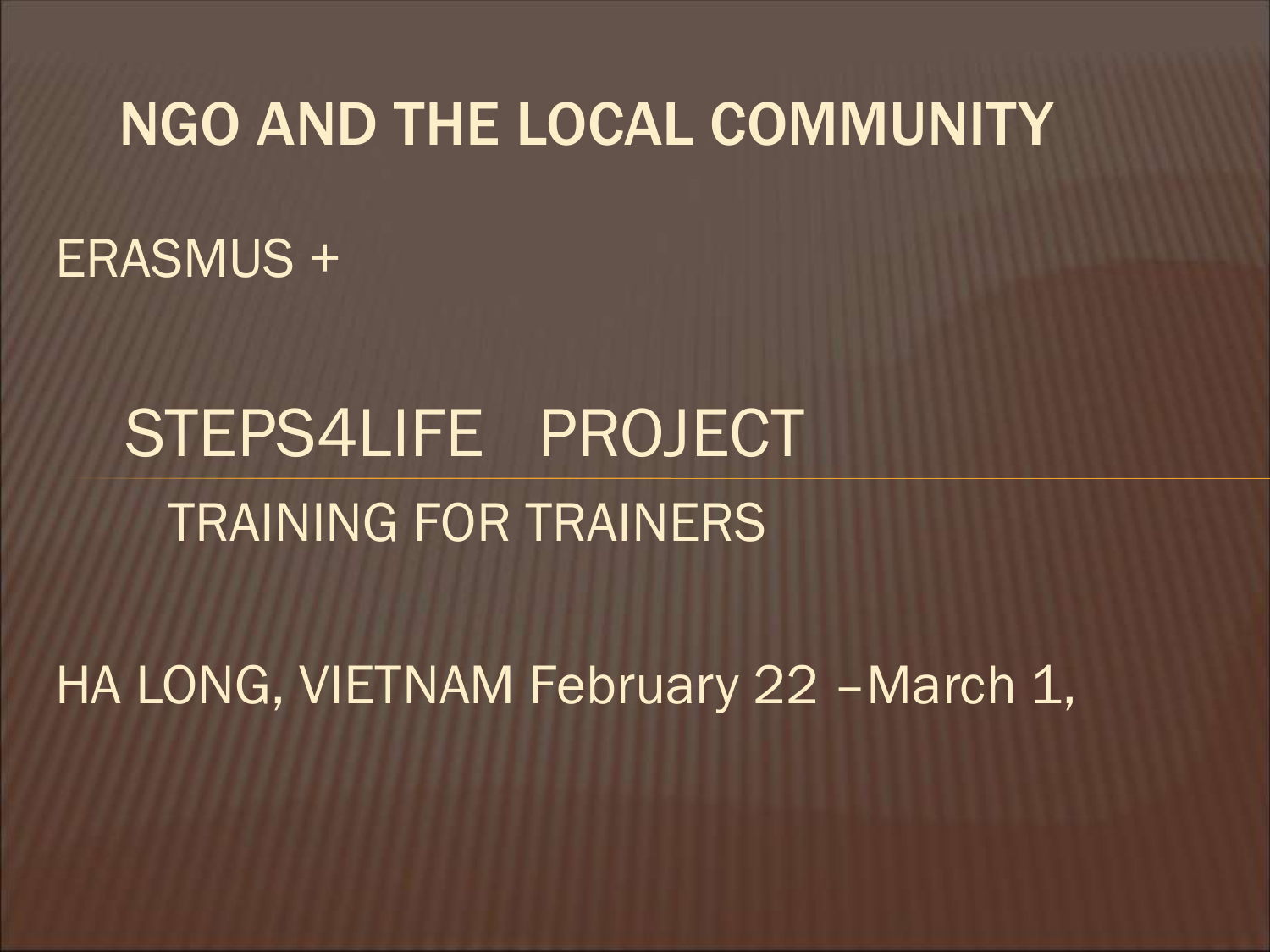# EFFECTIVE COMMUNITY PARTNERSHIPS

#### Creating meaningful partnerships takes extra time, effort and communication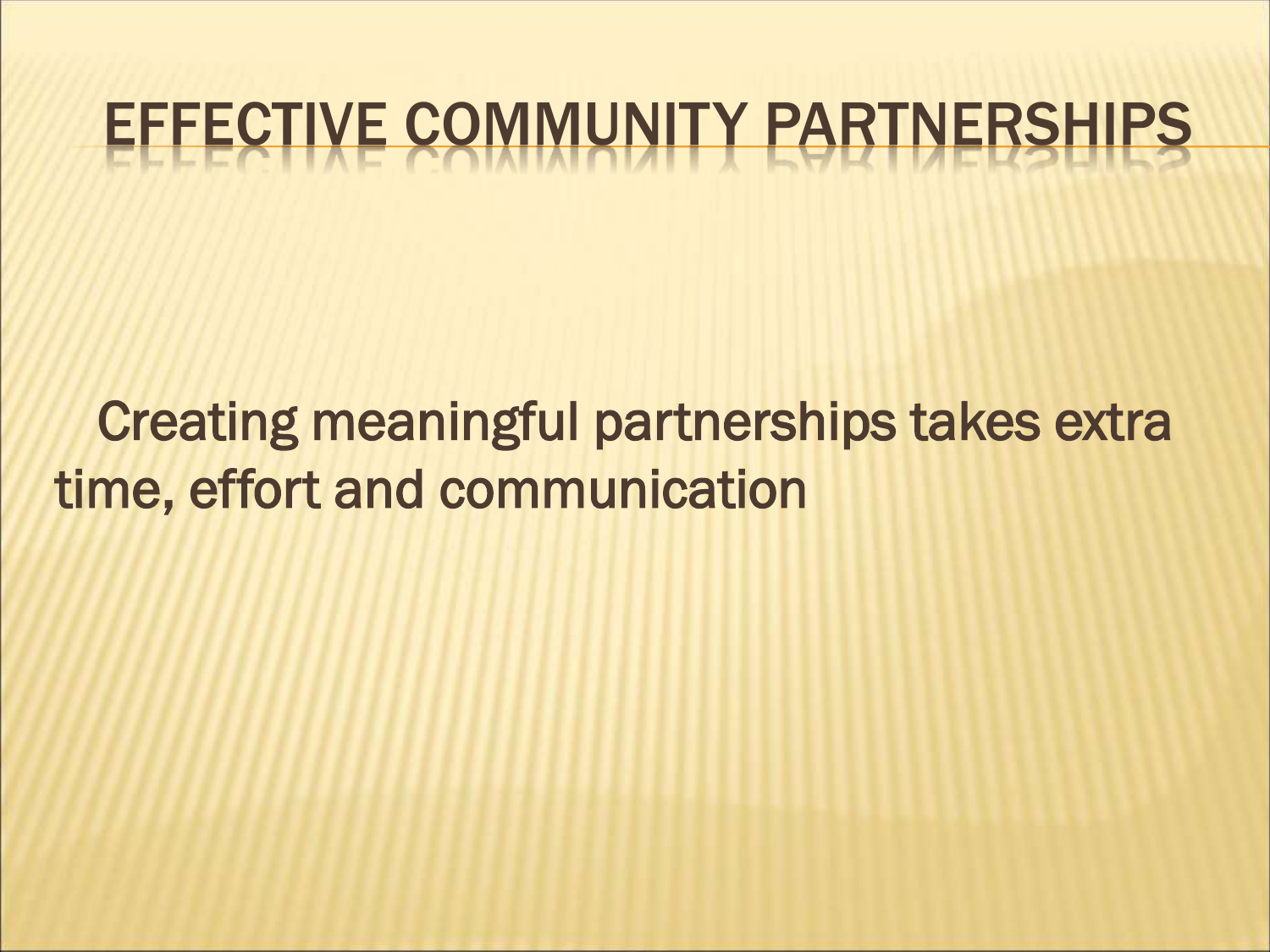### POSSIBLE PARTNERS IN LOCAL COMMUNITY

#### **SCHOOLS**

Direct connection to a broad diverse group of youth

Teachers, staff are natural allies- they know how to match student families with appropriate volunteer opportunities Minus – school has different time frame, rigorous standards, may not have mutual goals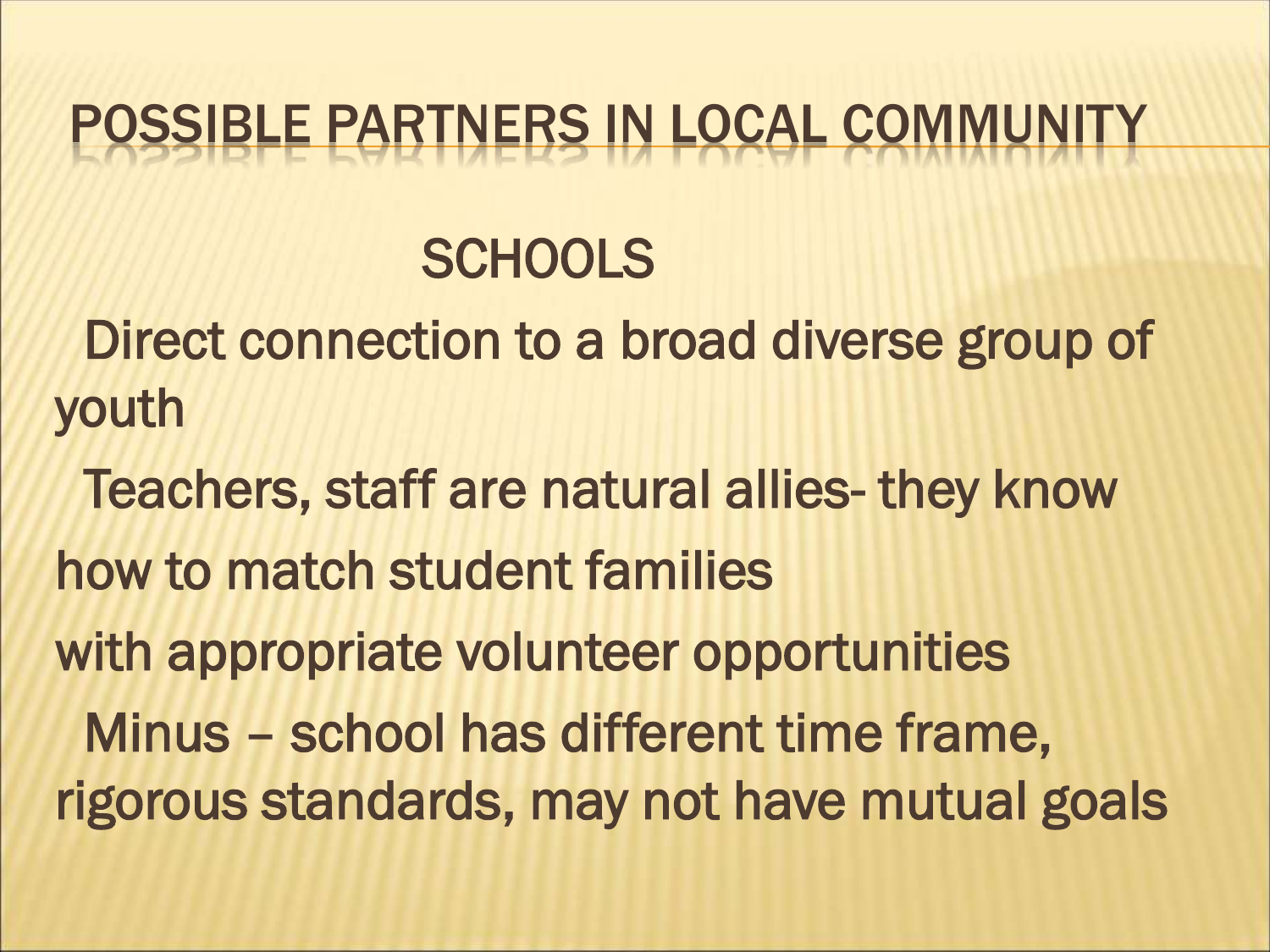### POSSIBLE PARTNERS IN LOCAL COMMUNITY

NEIGHBORHOOD GROUPS/ASSOCIATIONS/ COMMUNITY GROUPS

Committed to improve neighborhood May be it is challenging to find project/opportunities within their neighborhood, desired service area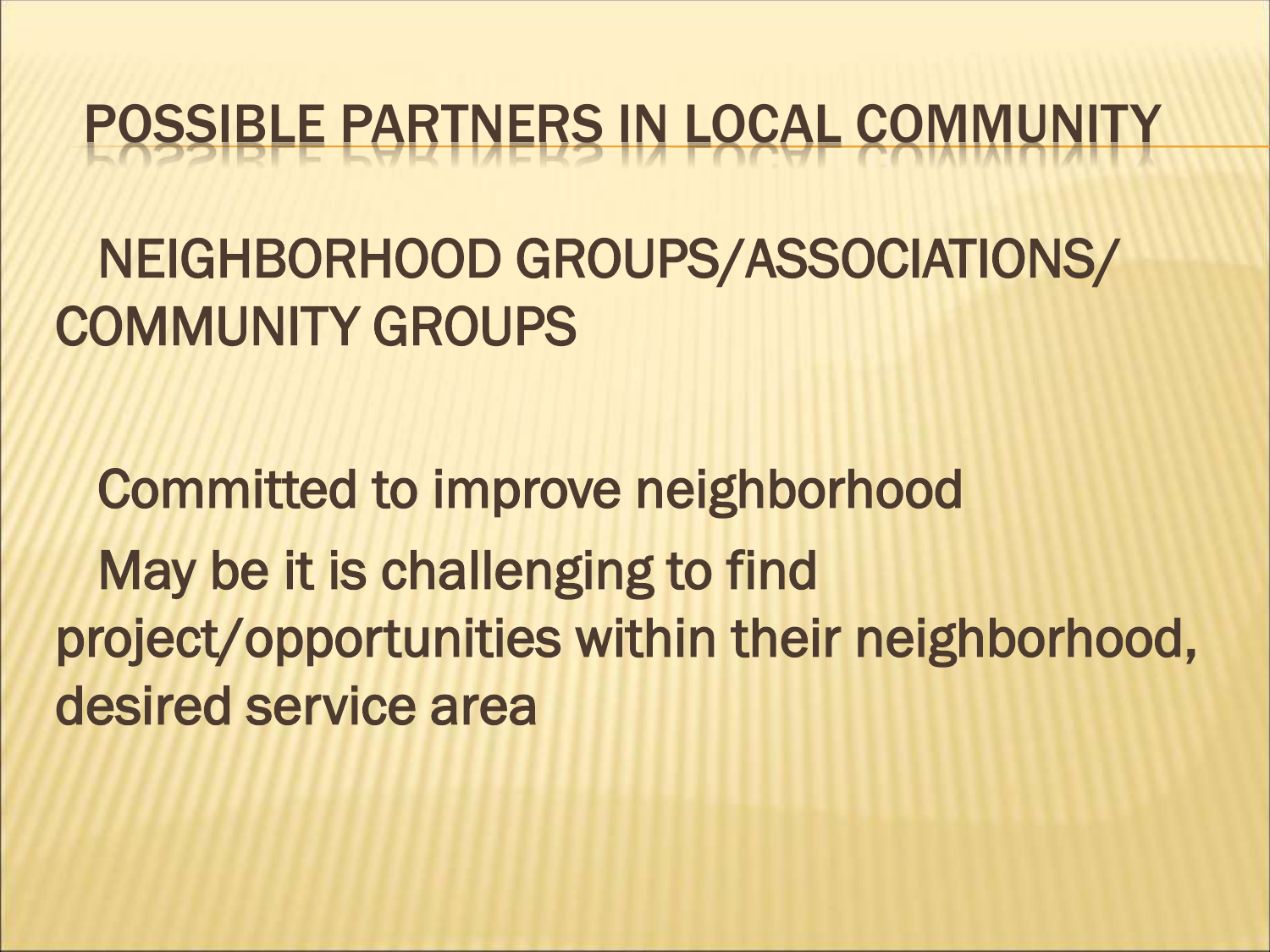### POSSIBLE PARTNERS IN LOCAL COMMUNITY

FAITH BASED ORGANIZATIONS Group dynamic motivation availability. Volunteers will be likely be committed Some organizations could have religious restrictions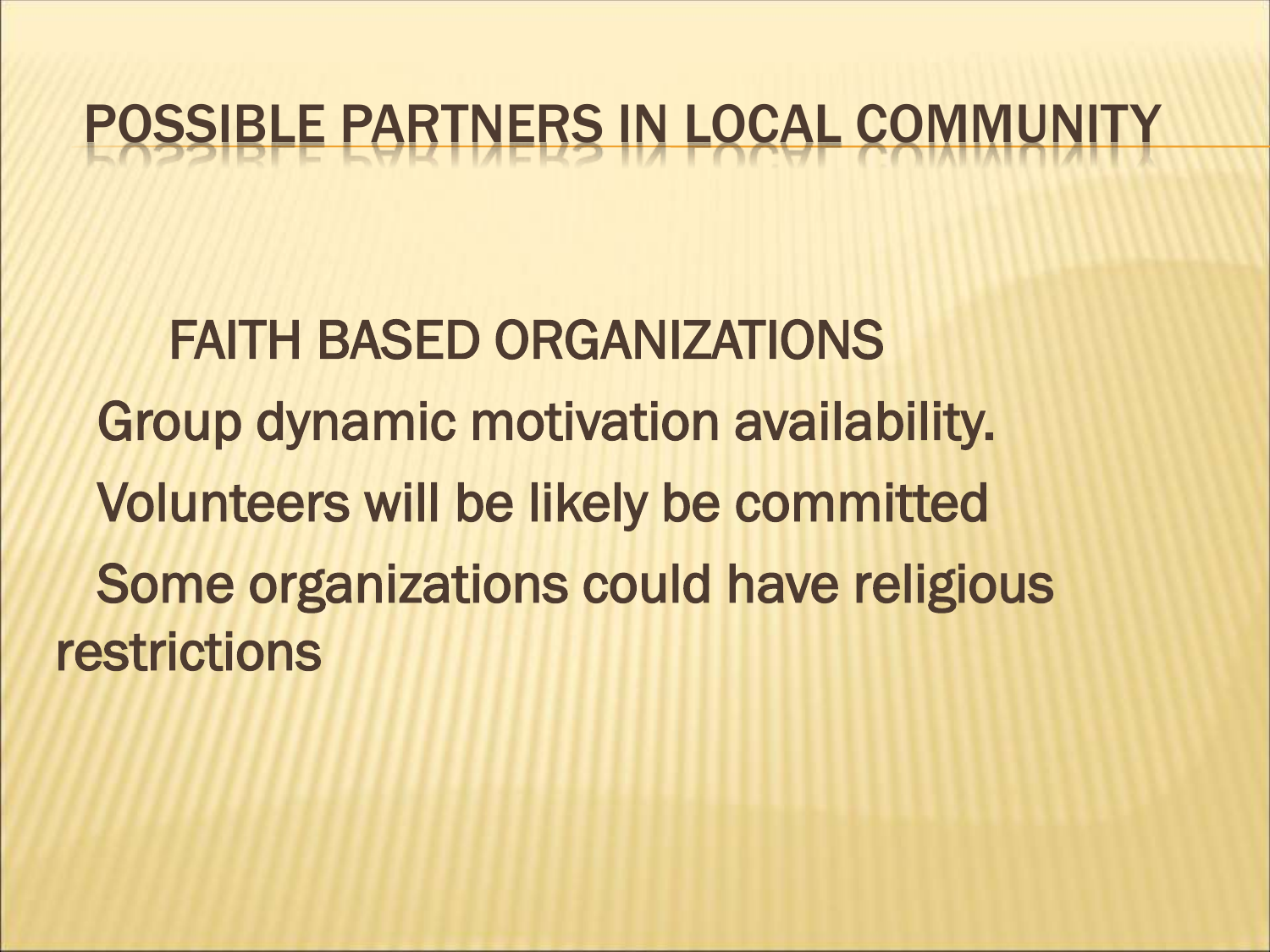### PARTNERSHIP ANALYSIS

Assess your needs Be clear about expectations Define exactly what you want to accomplish Develop a strategy for measuring the results Thank about the role the volunteers will play Determine how many volunteers you need and in what capacity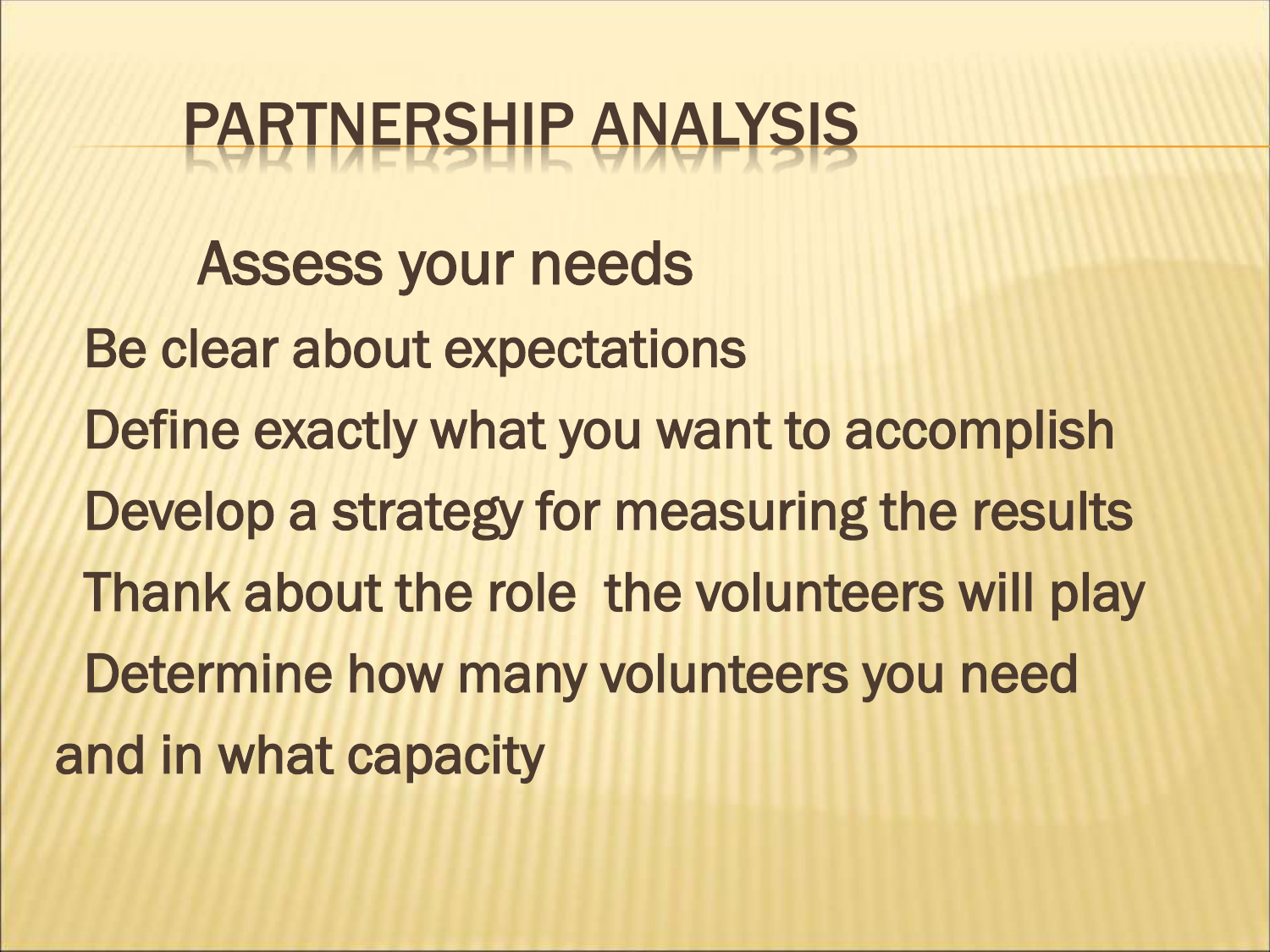## PARTNERSHIP ANALYSIS

#### Identify potential partners

Review the possible partners and select 2-3 partners

Research and become familiar with each prospective partner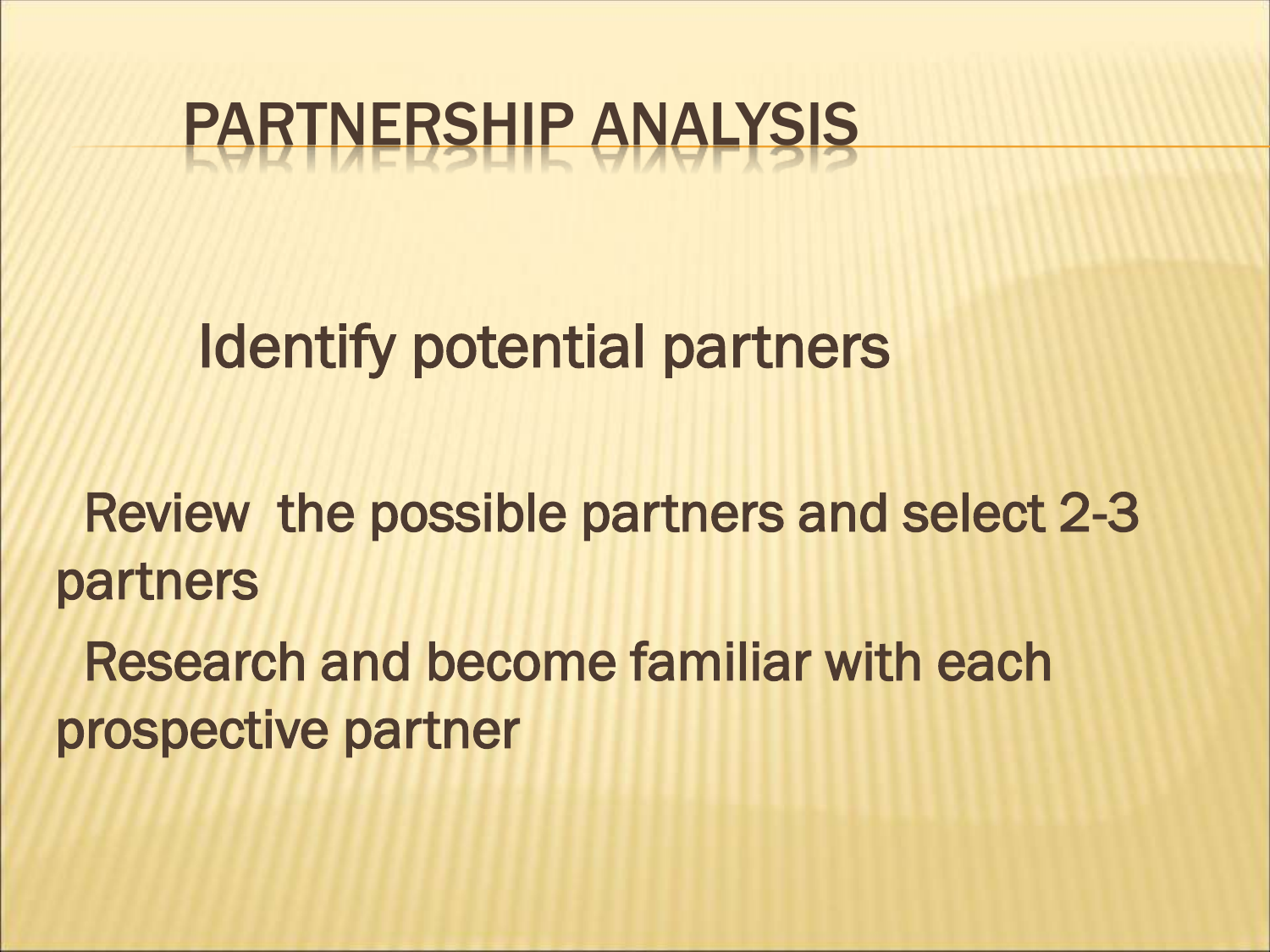## PARTNERSHIP IN ACTION

#### APPROACH YOUR POTENTIAL PARTNERS

Identify a key contact( volunteer coordinator,) Make an initial call introduction letter Be prepared to talk about how the partnership will benefit everyone Be open to suggestions and compromises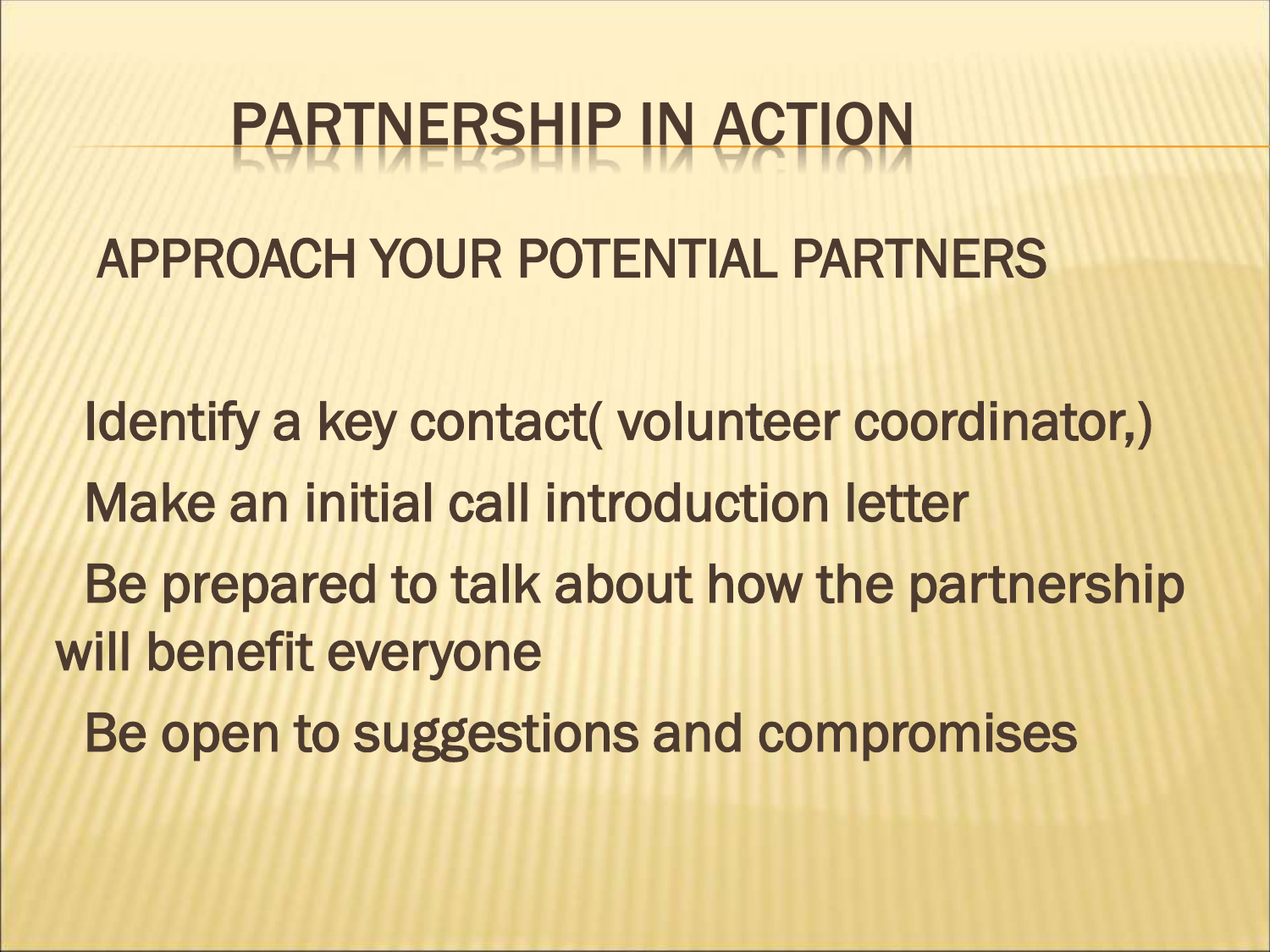# PARTNERSHIP IN ACTION

#### **COMMUNICATE**

Good frequent communication, share results, allow time for reflection

SUSTAIN THE RELATIONSHIP Find ways that are meaningful to thank and recognize your partners.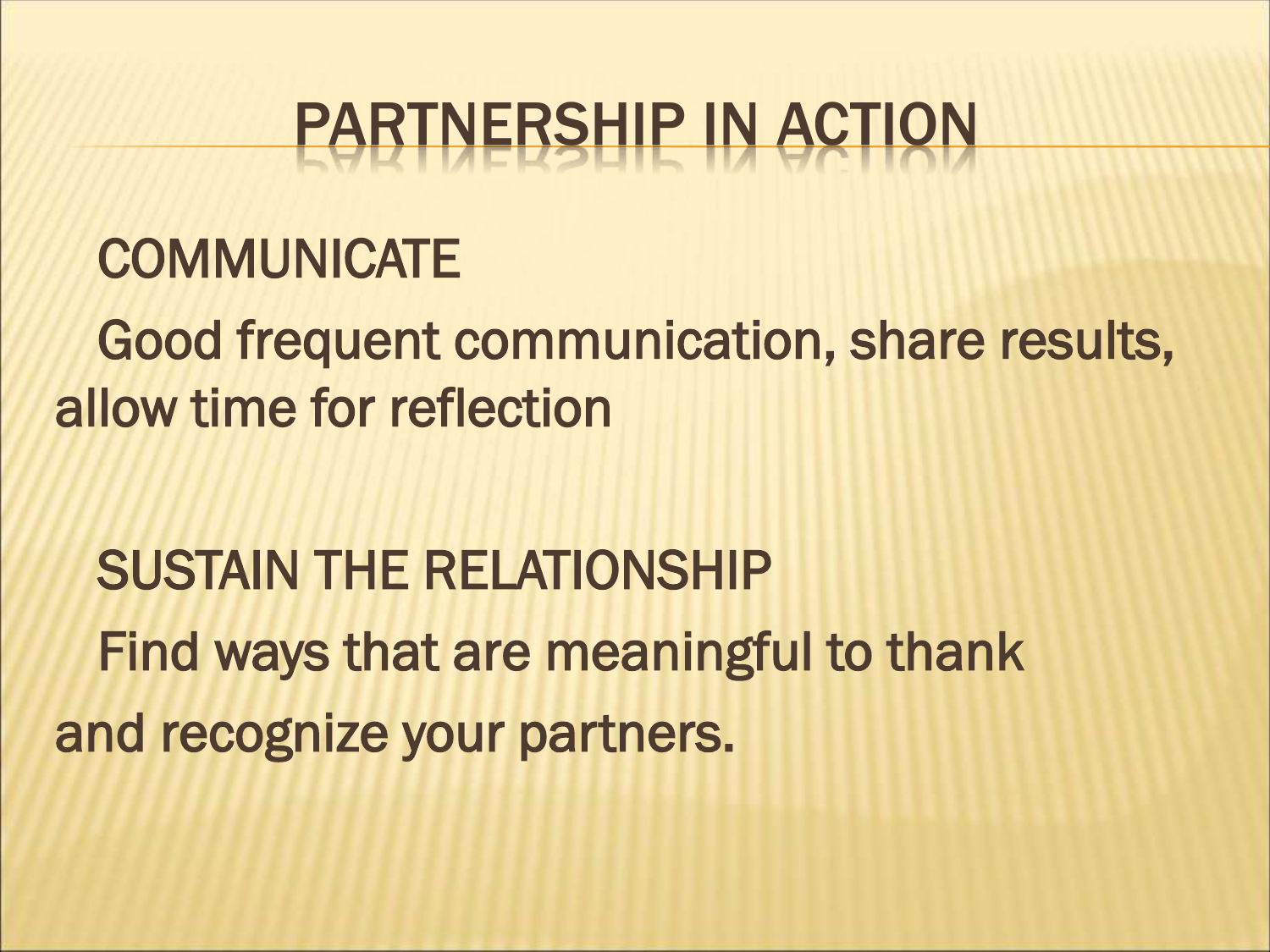# PARTNERSHIP IN ACTION

### SHARE RESULTS Identify strategies for improving the relationship

### END THE RELATIONSHIP IF NOT SUCCESSFUL Don't burn bridges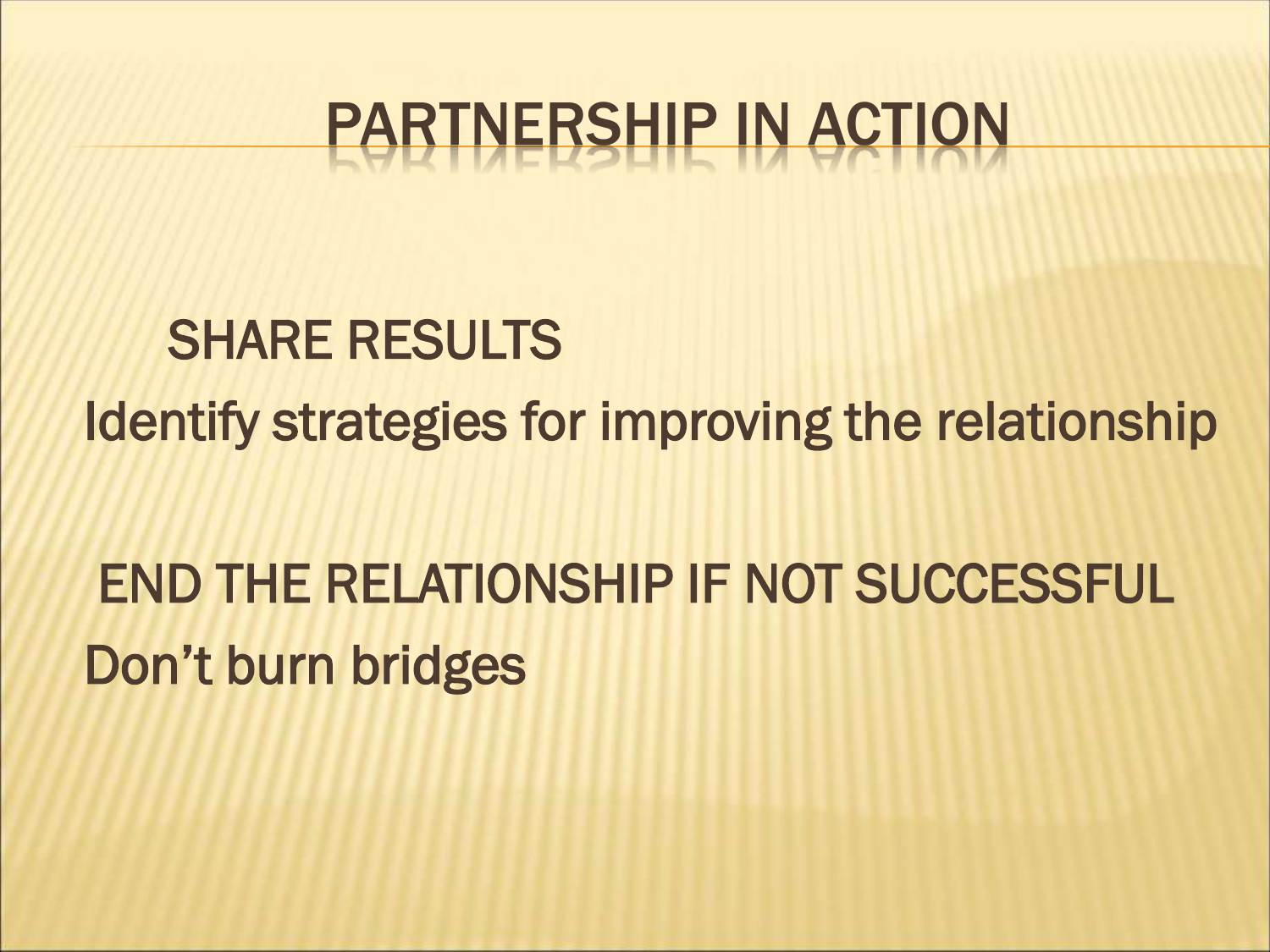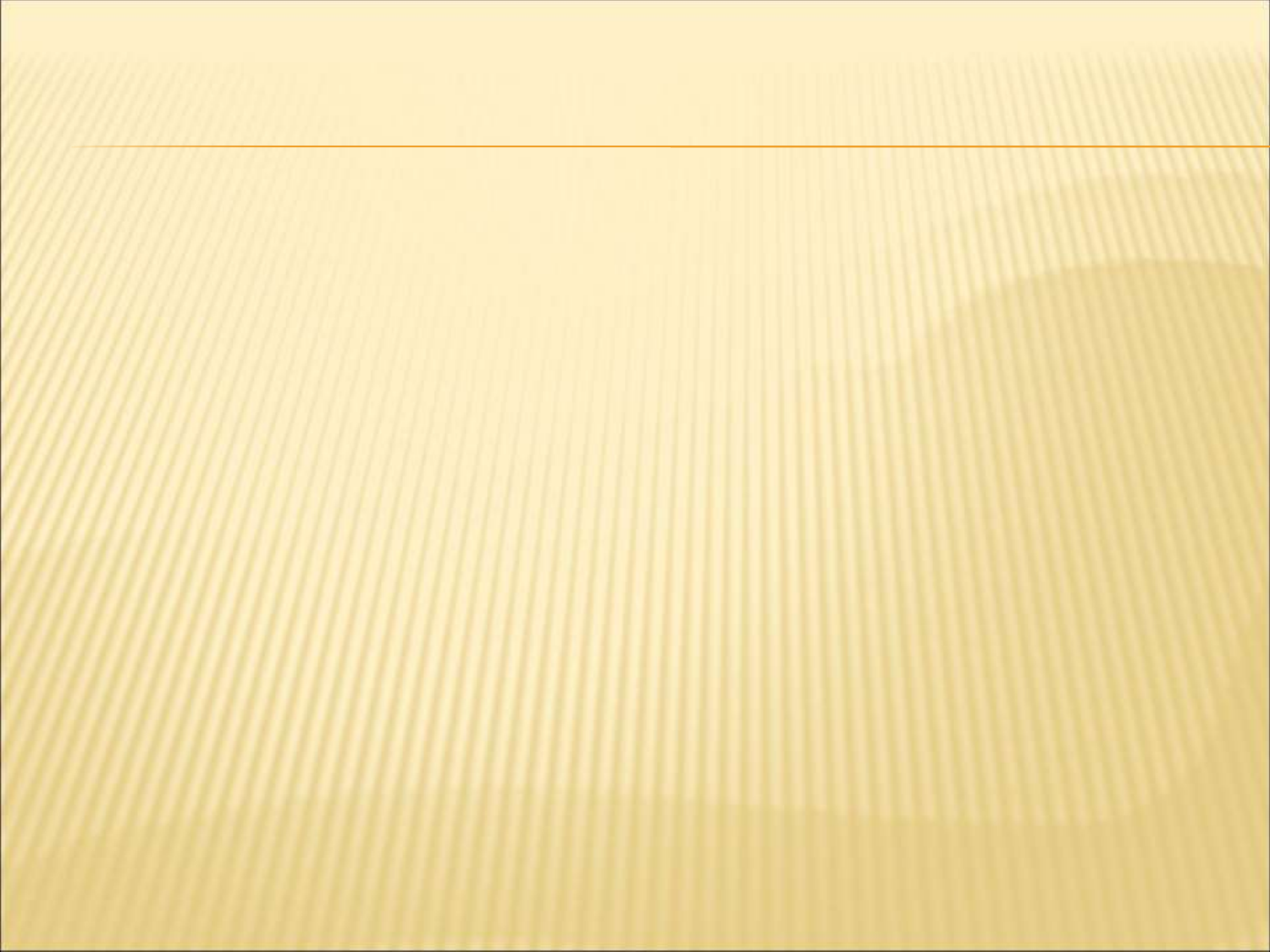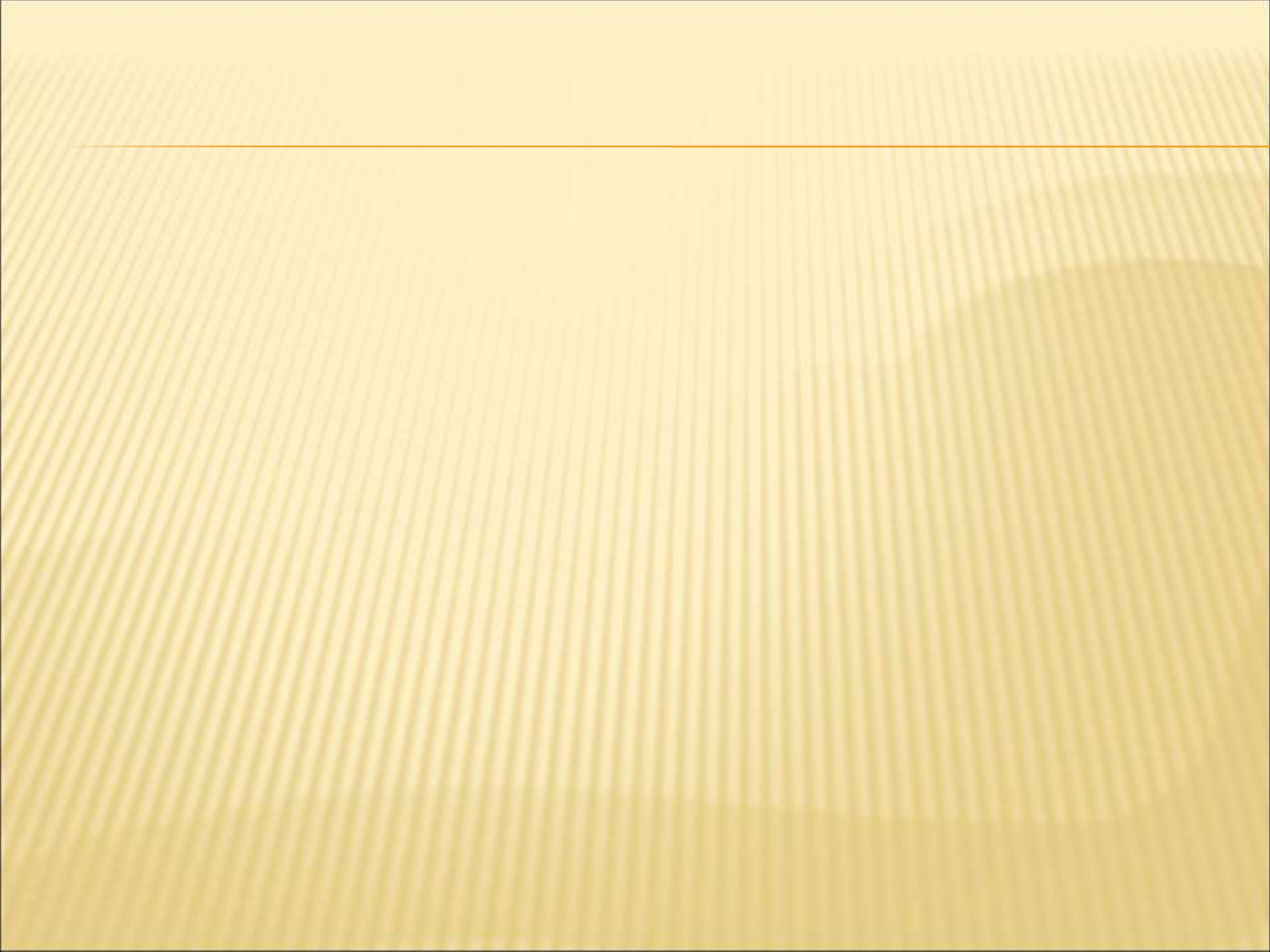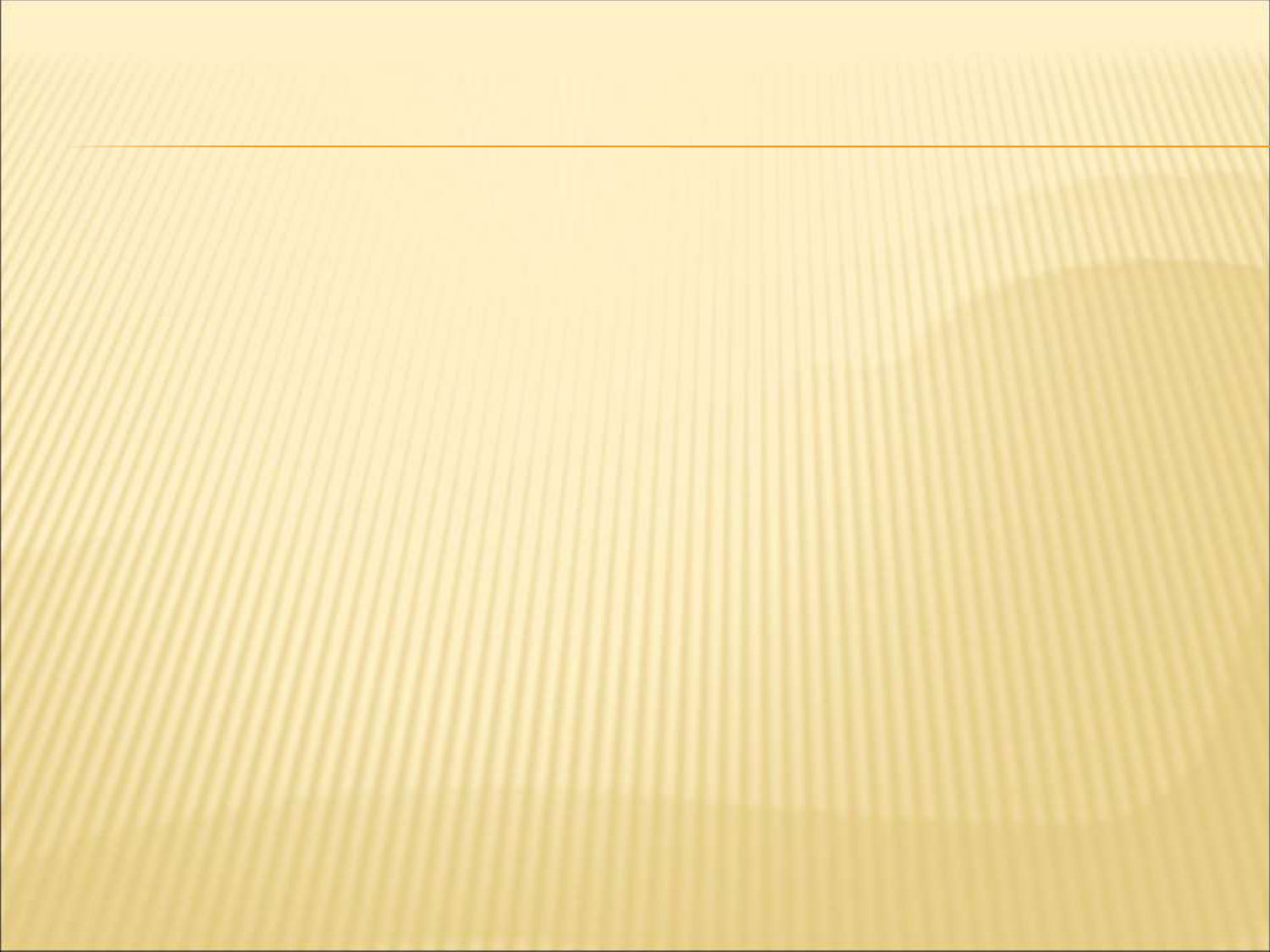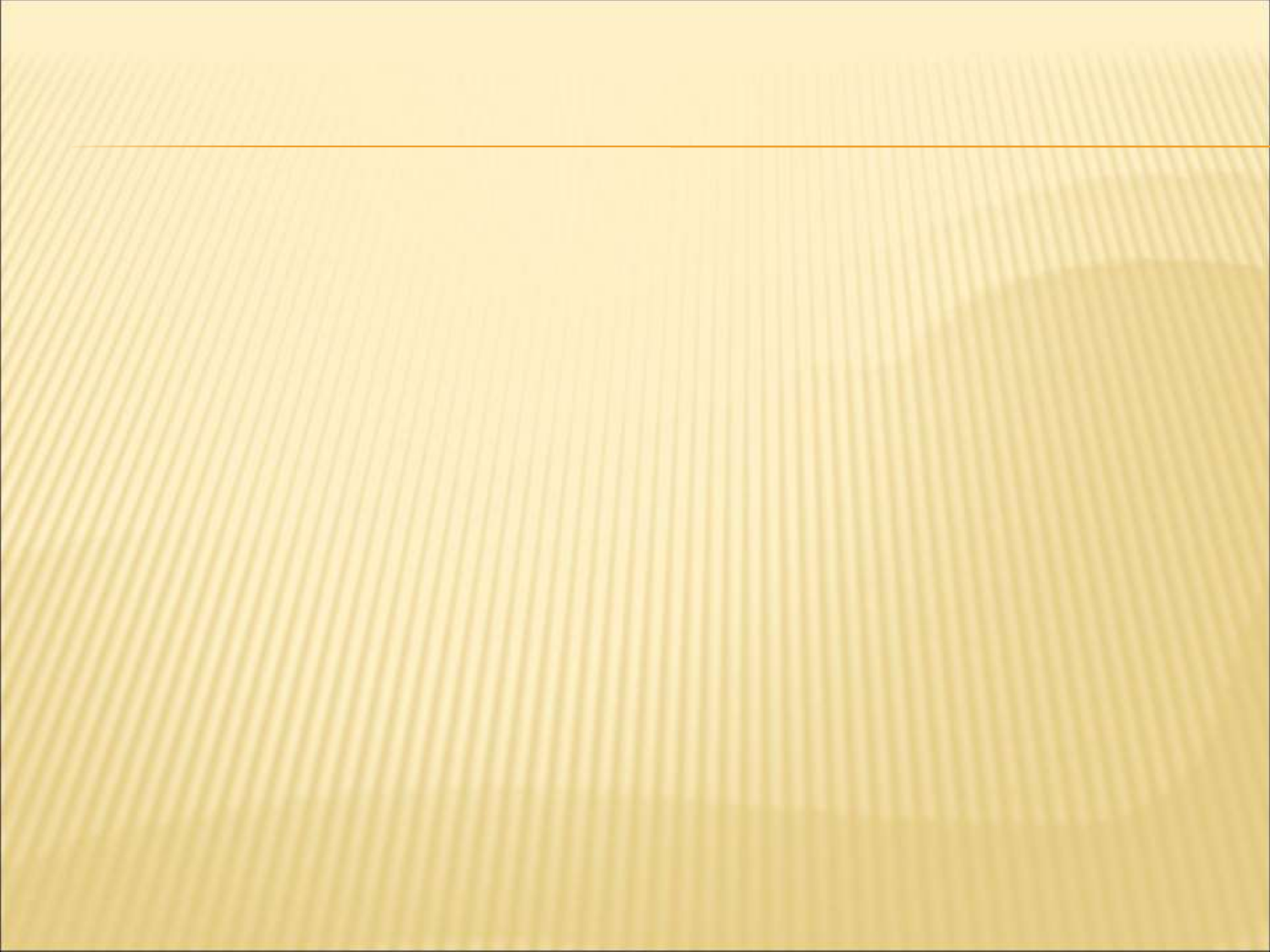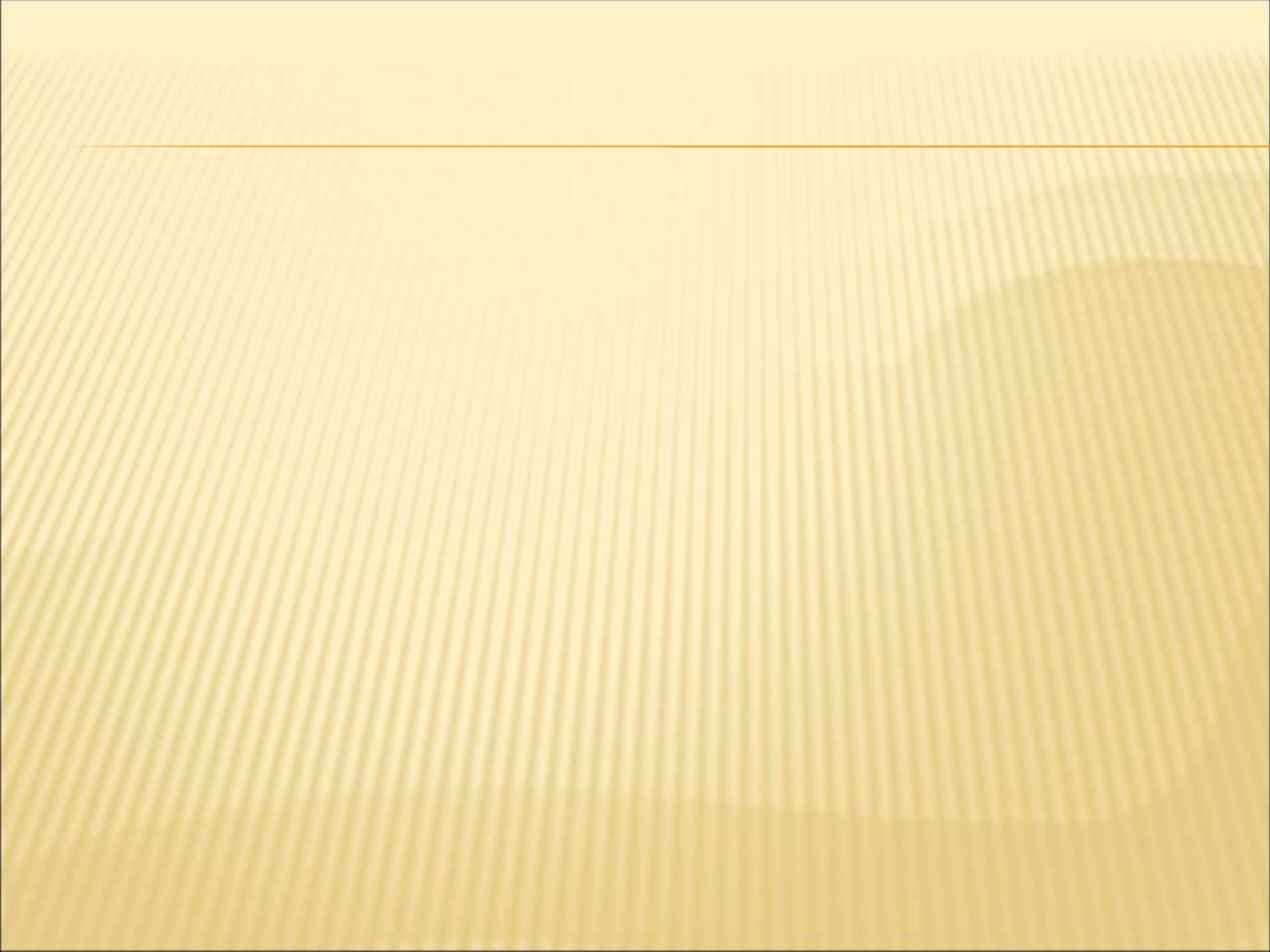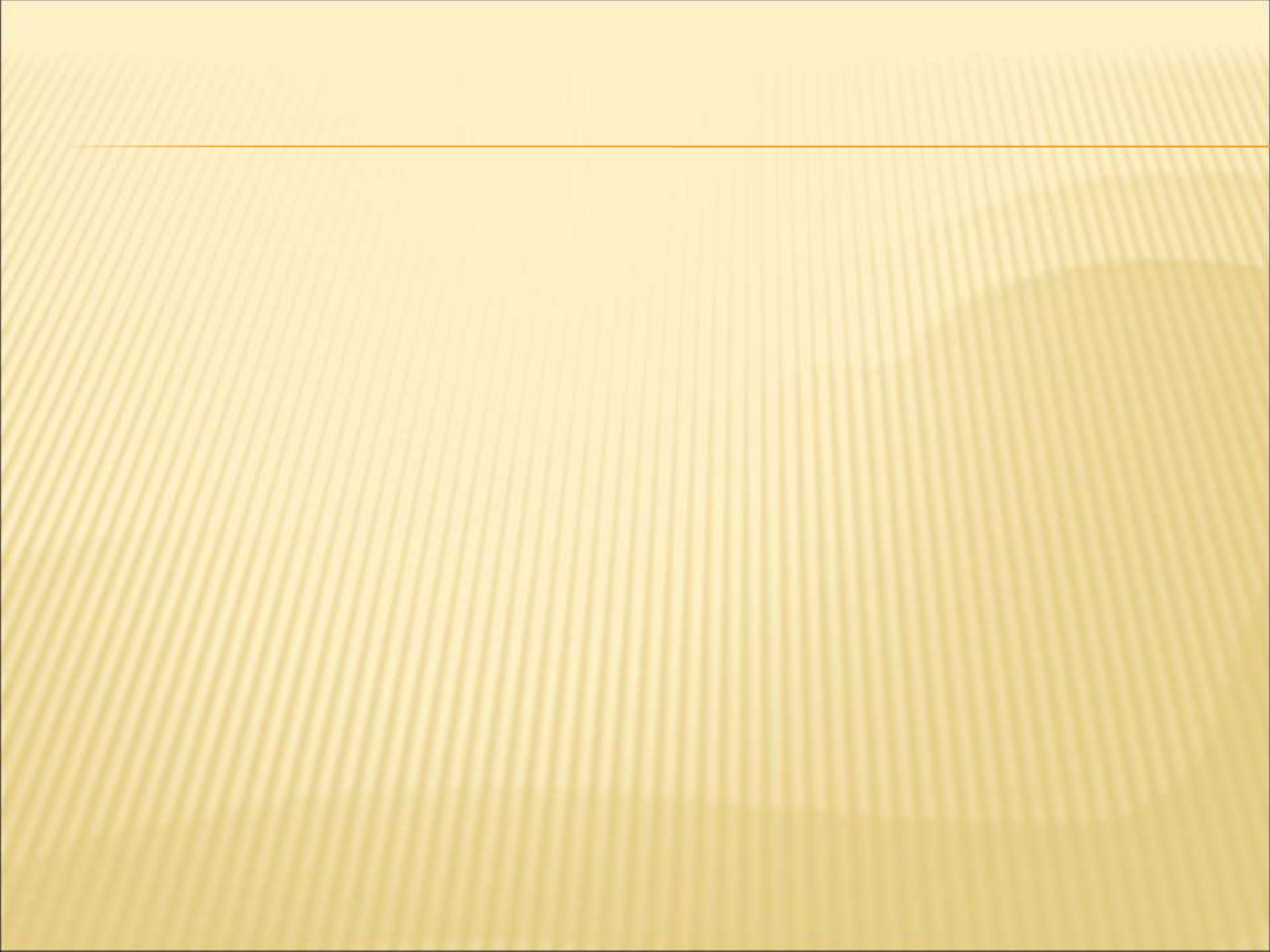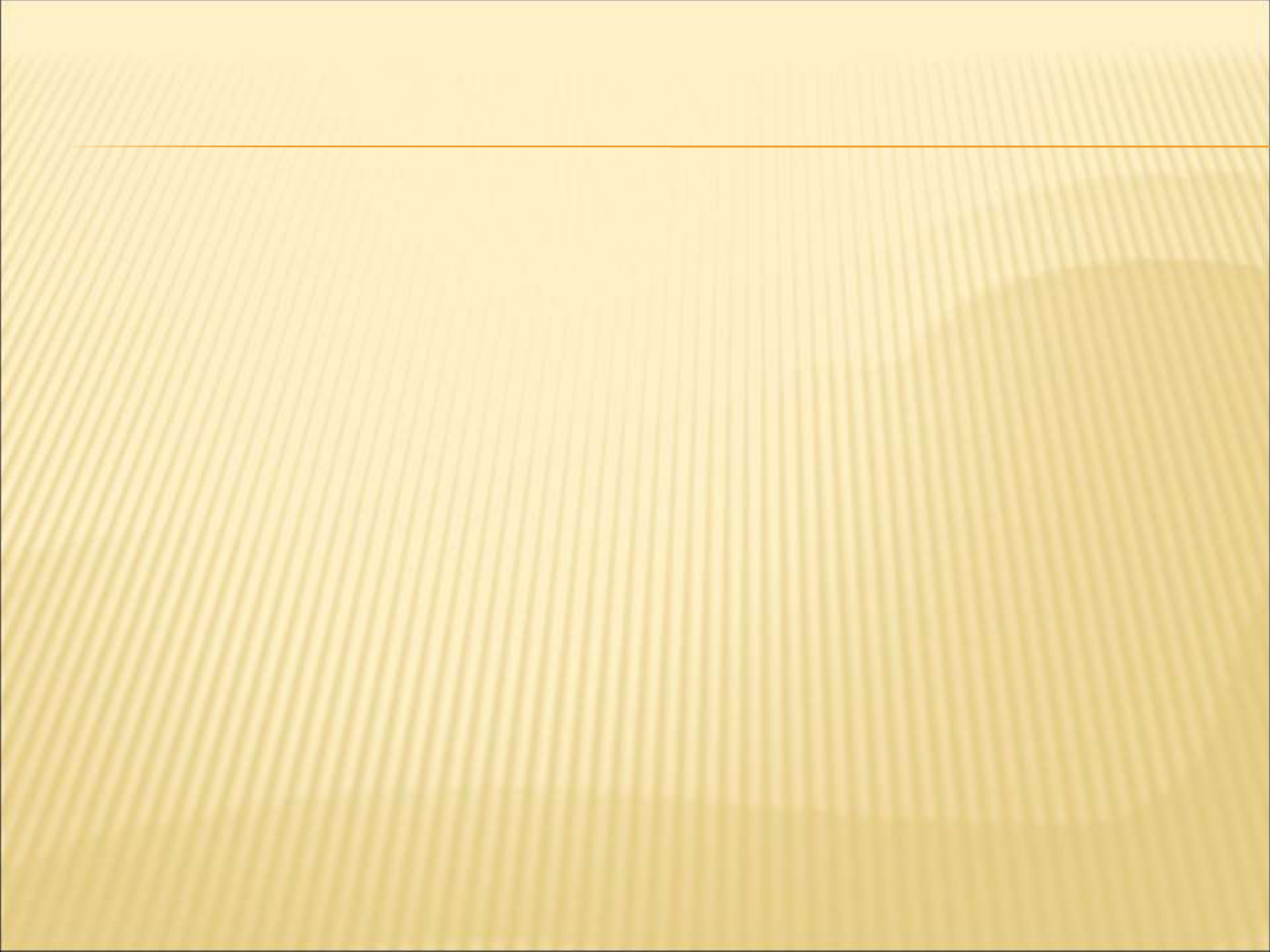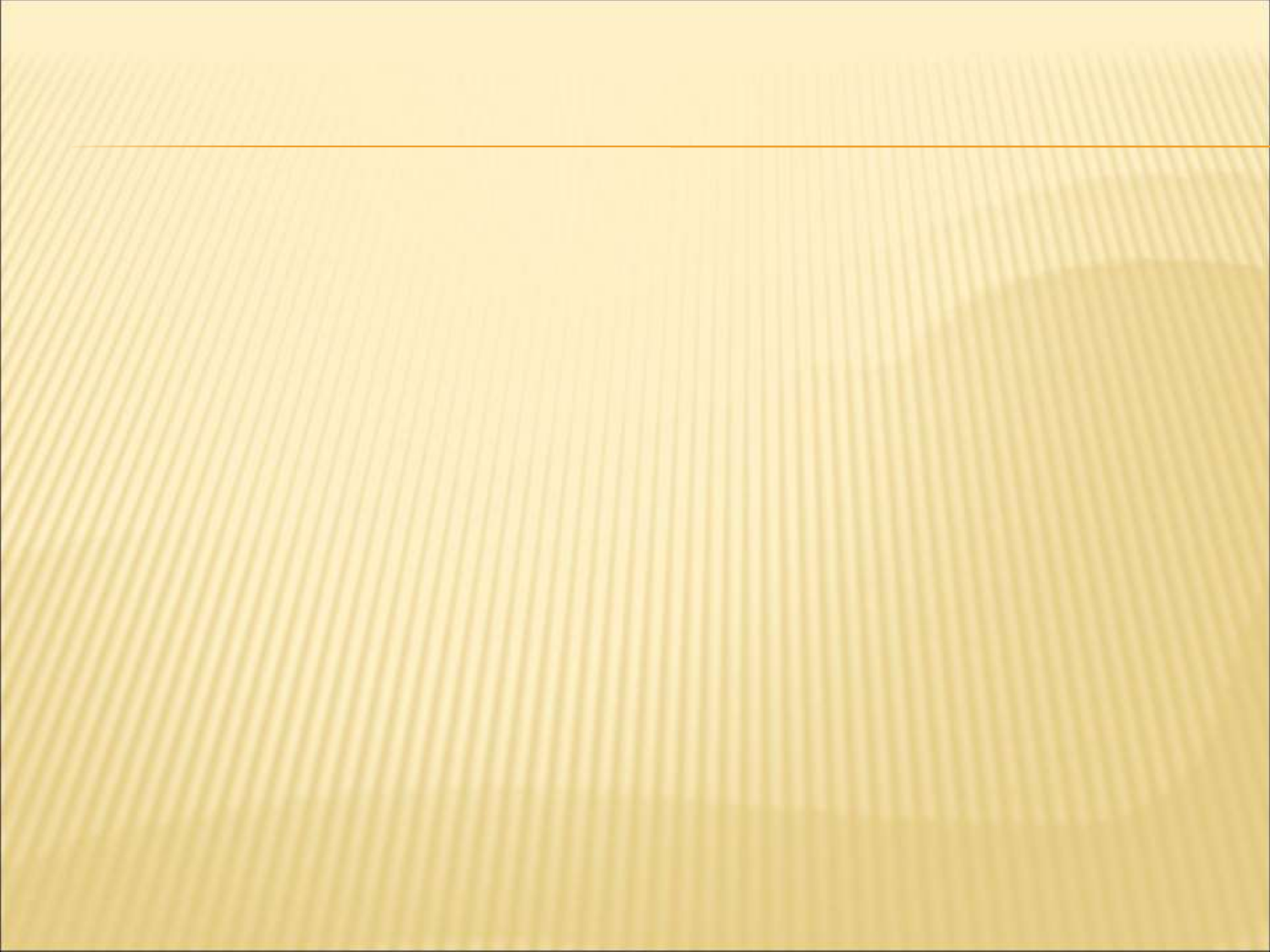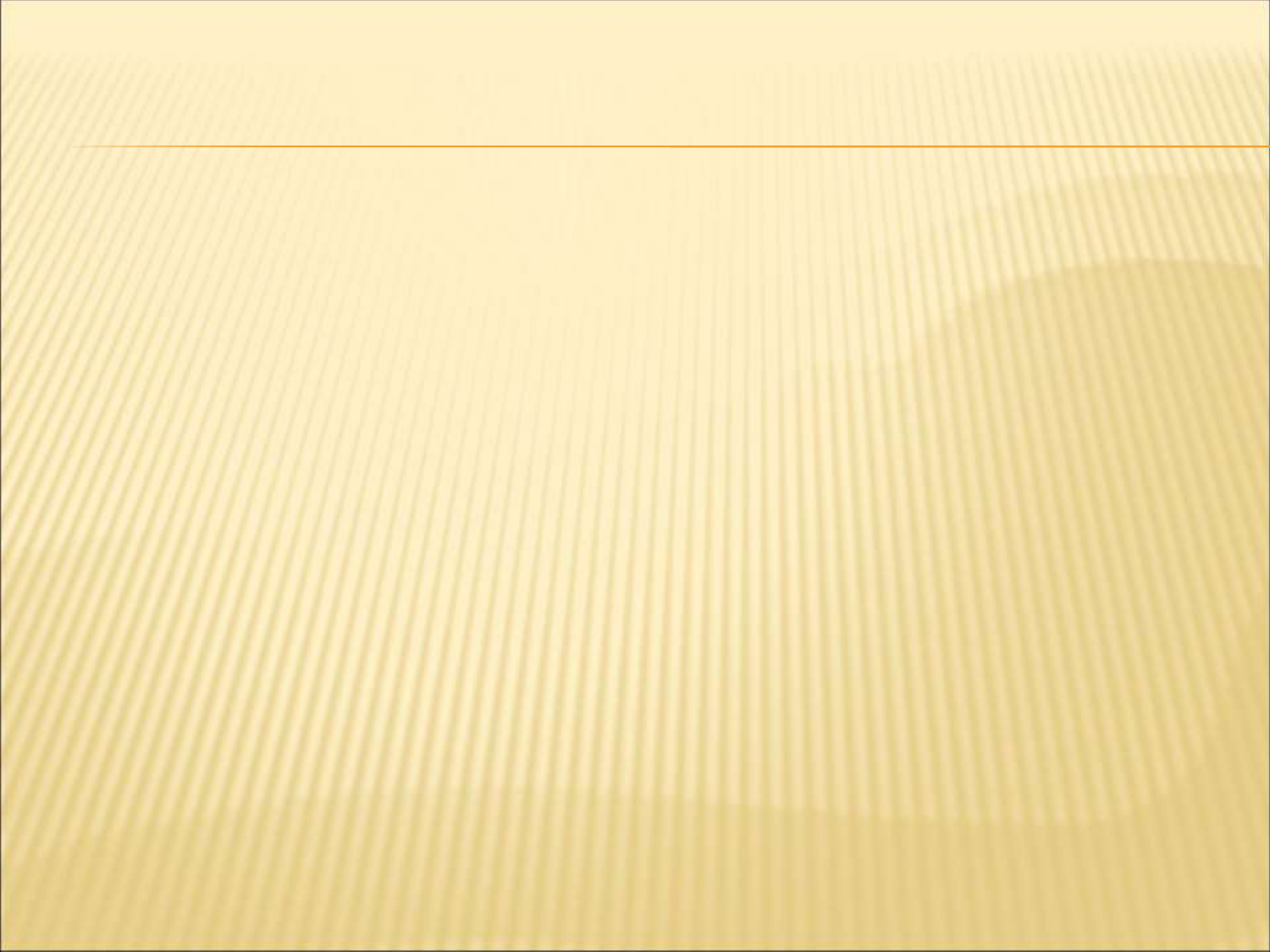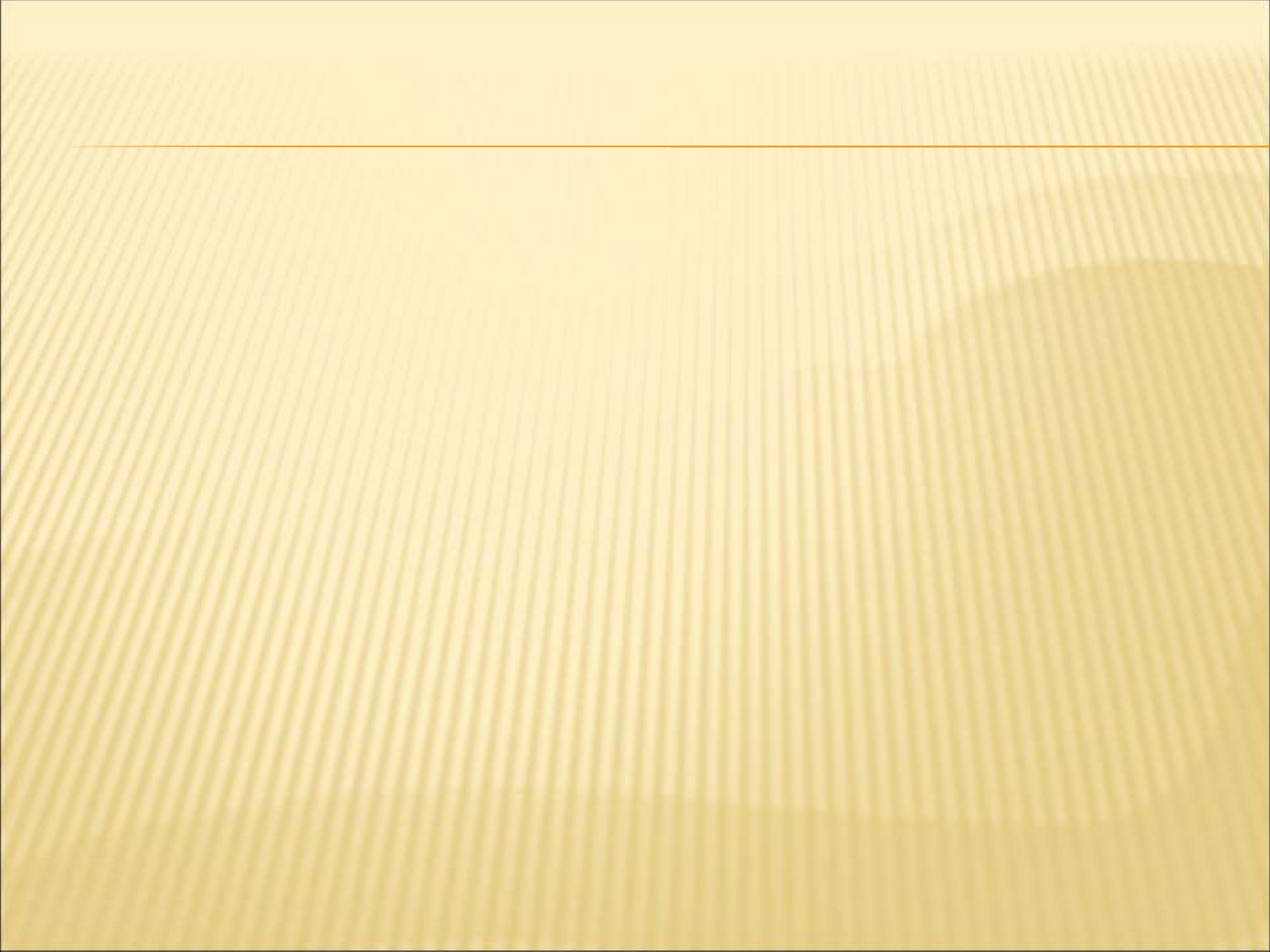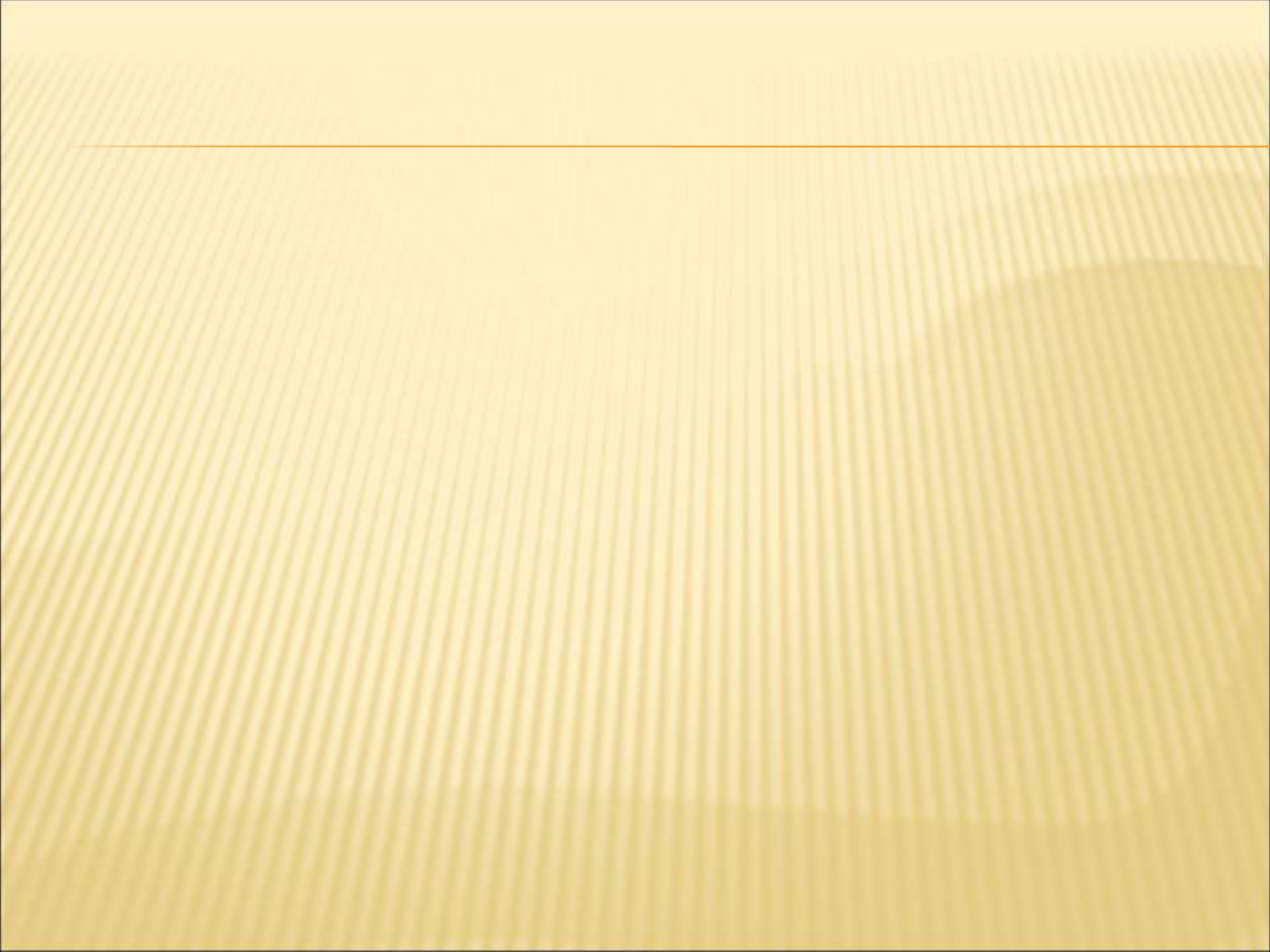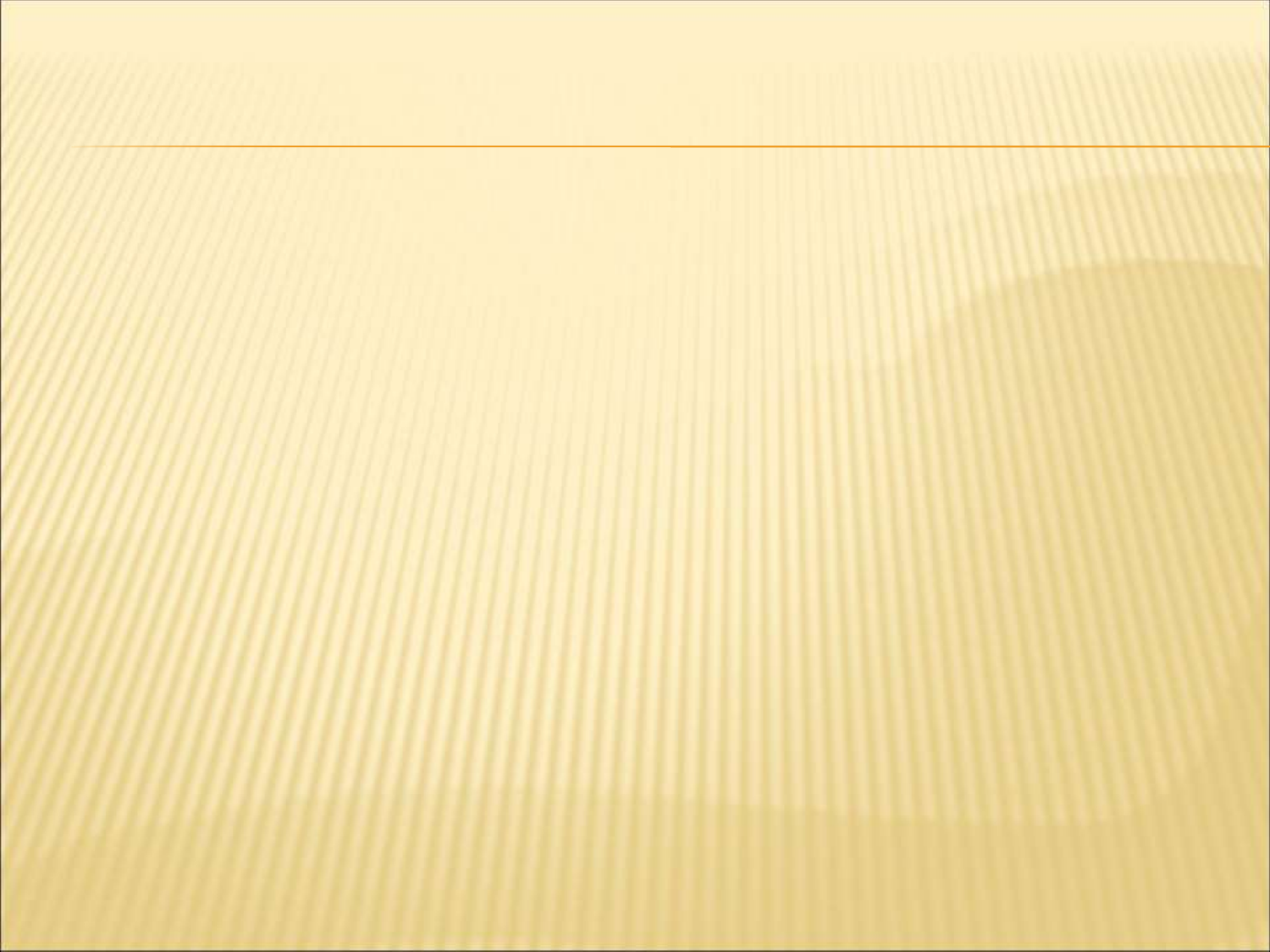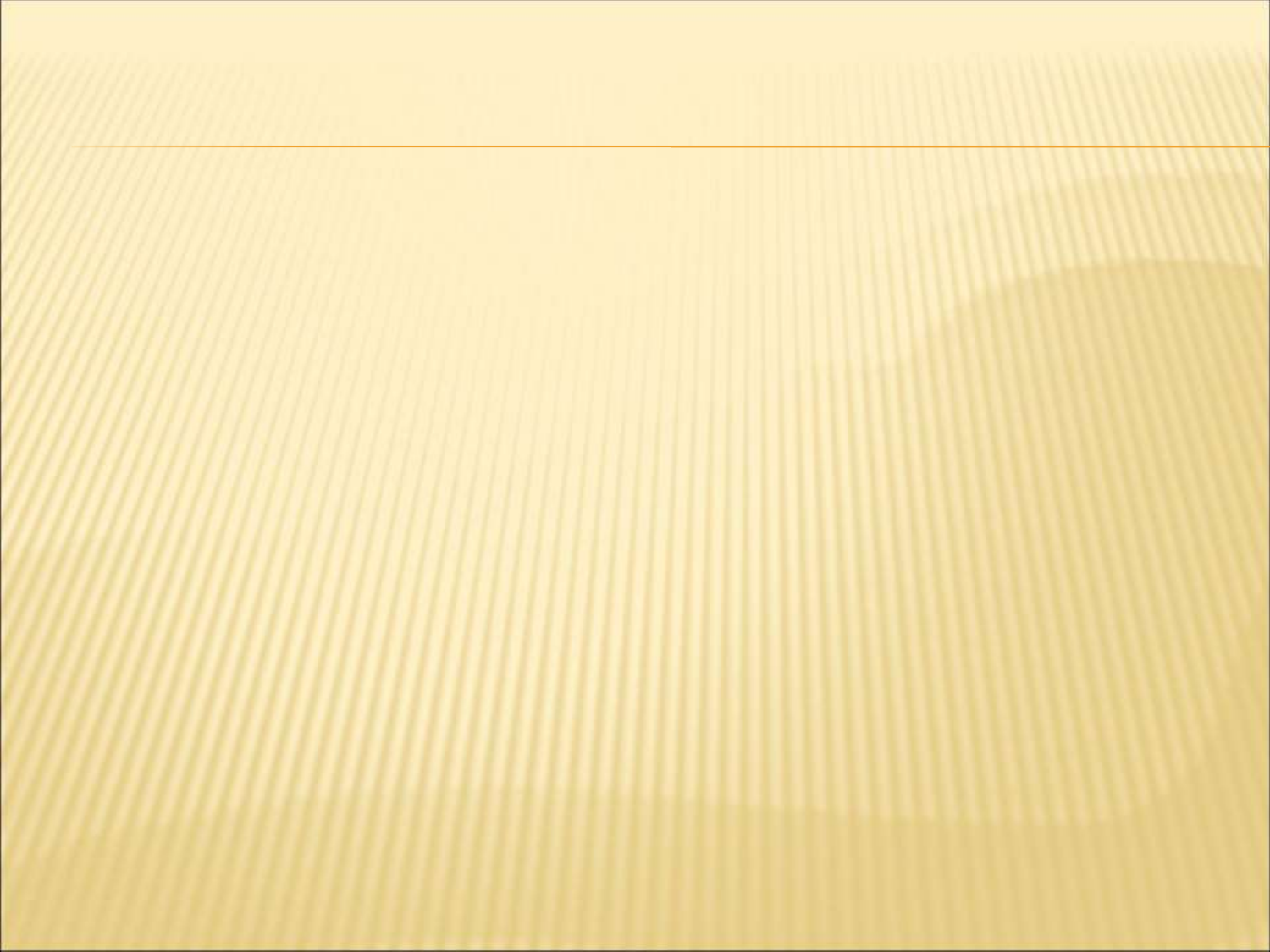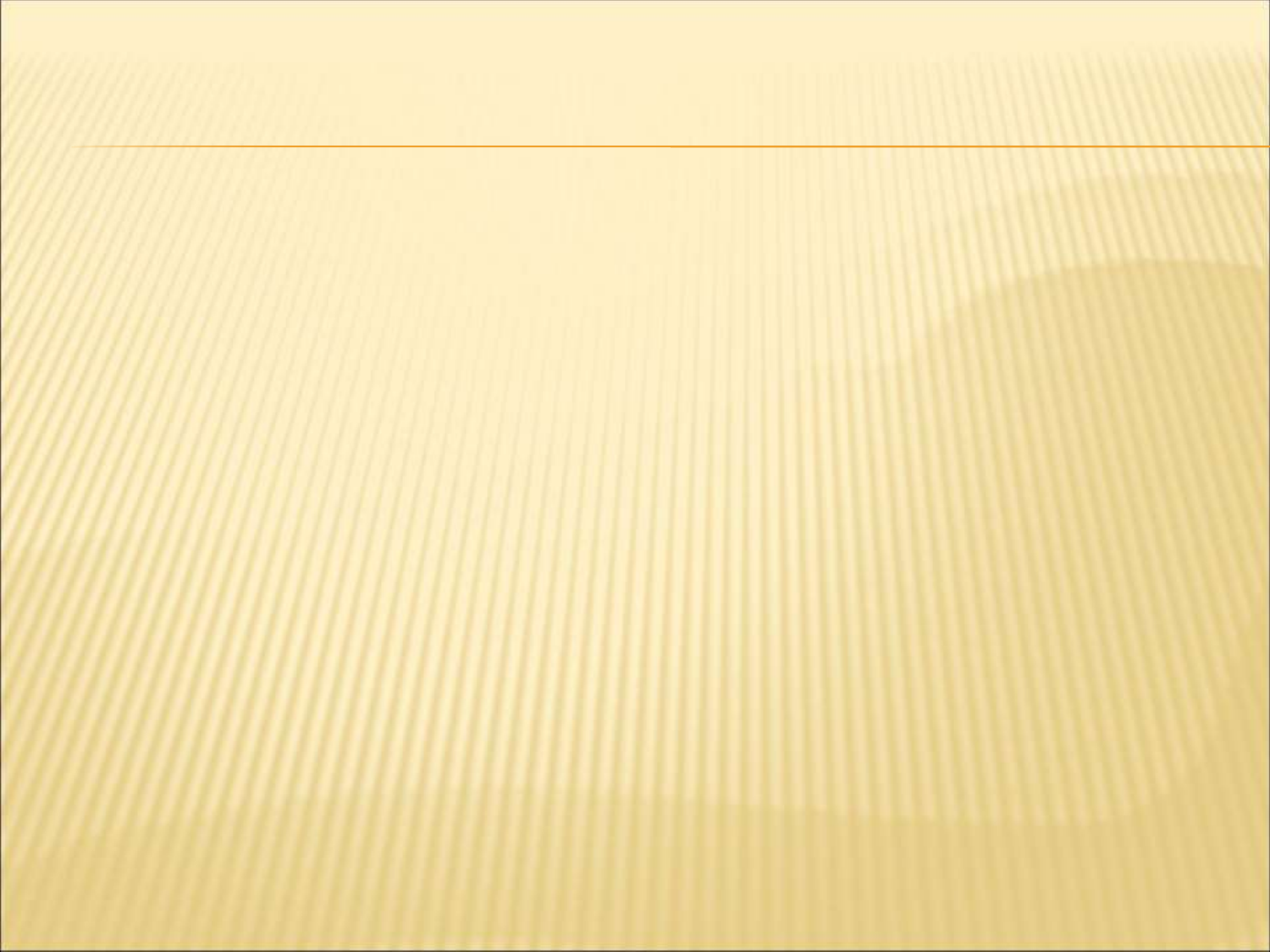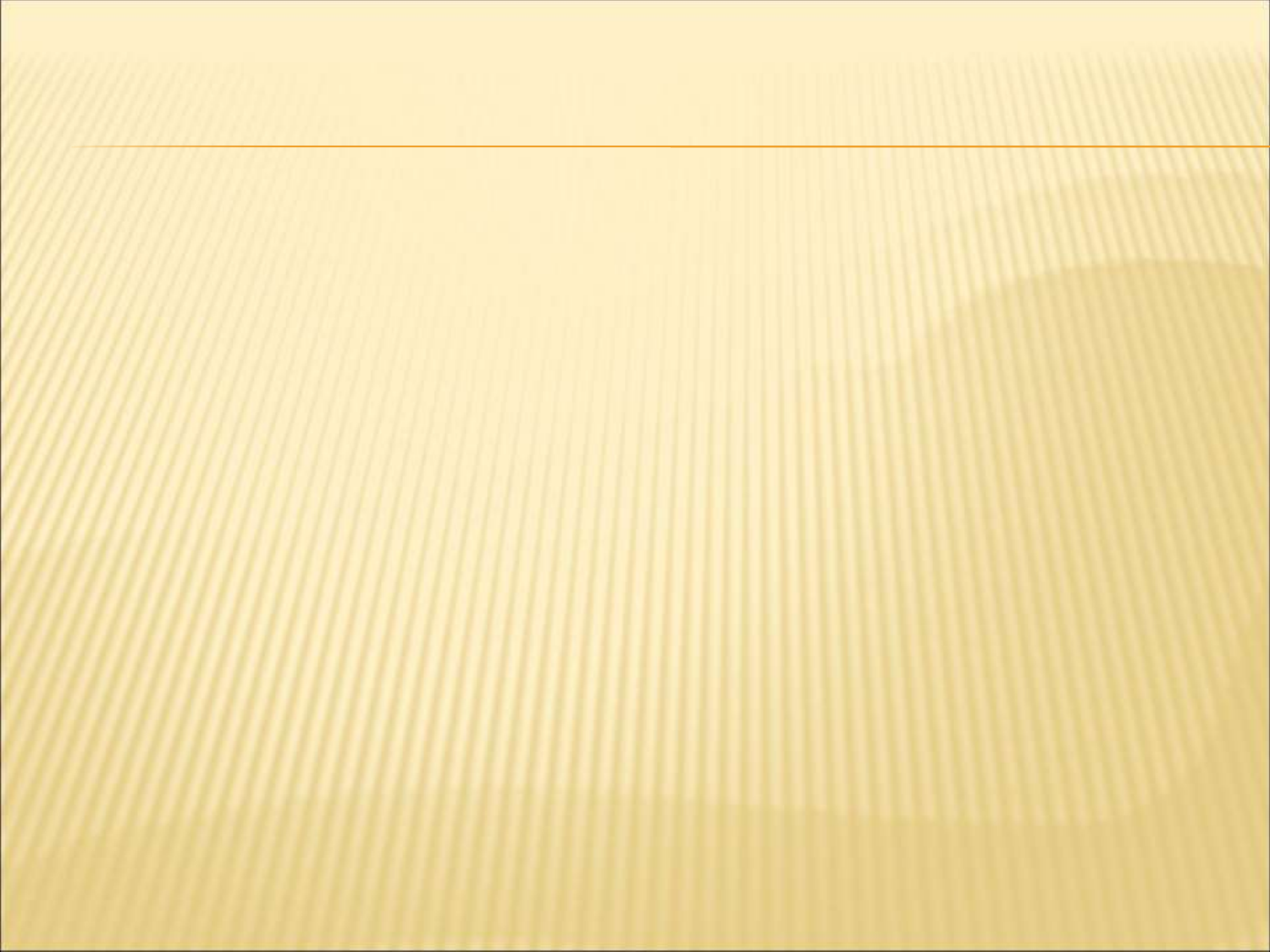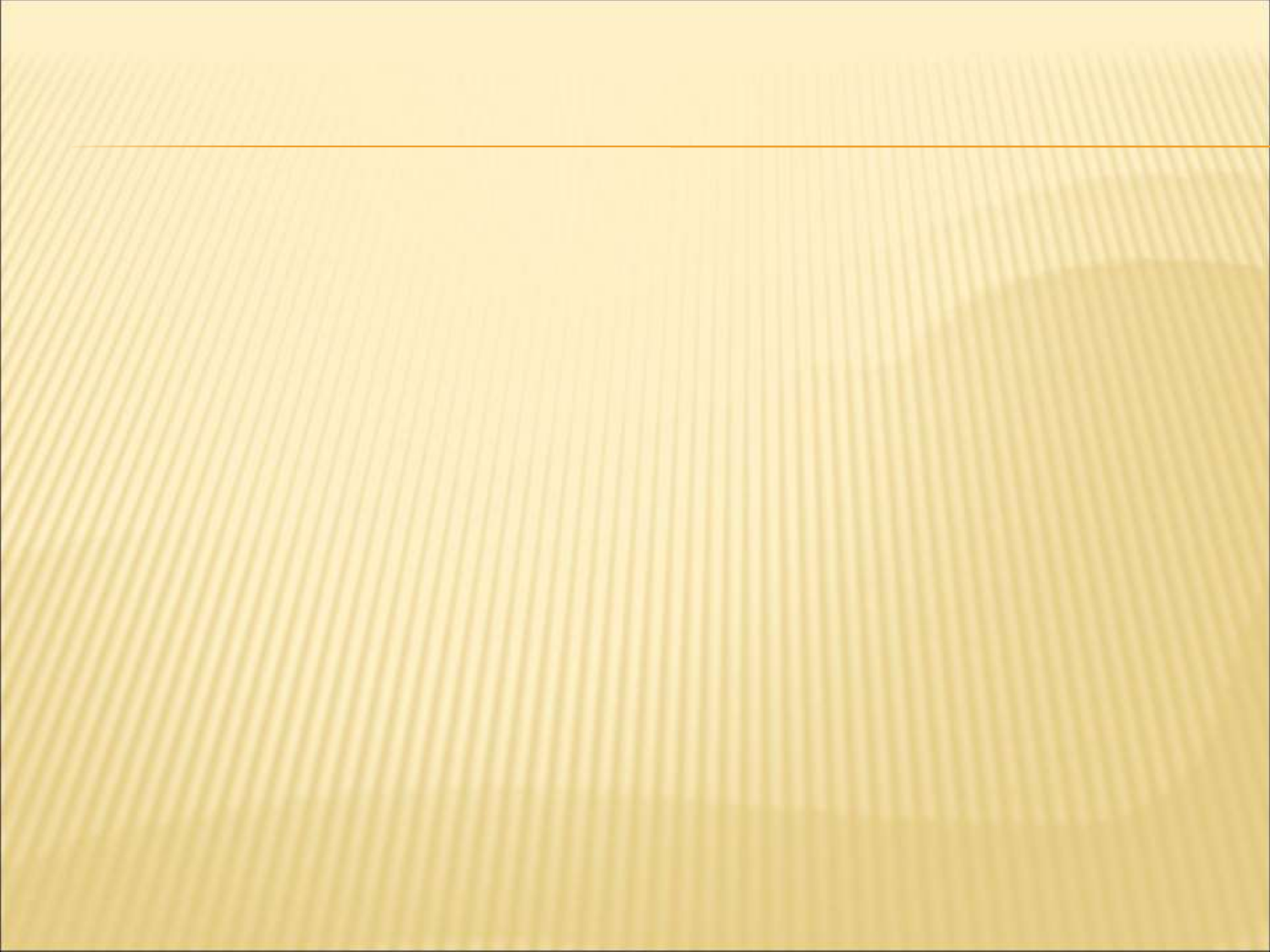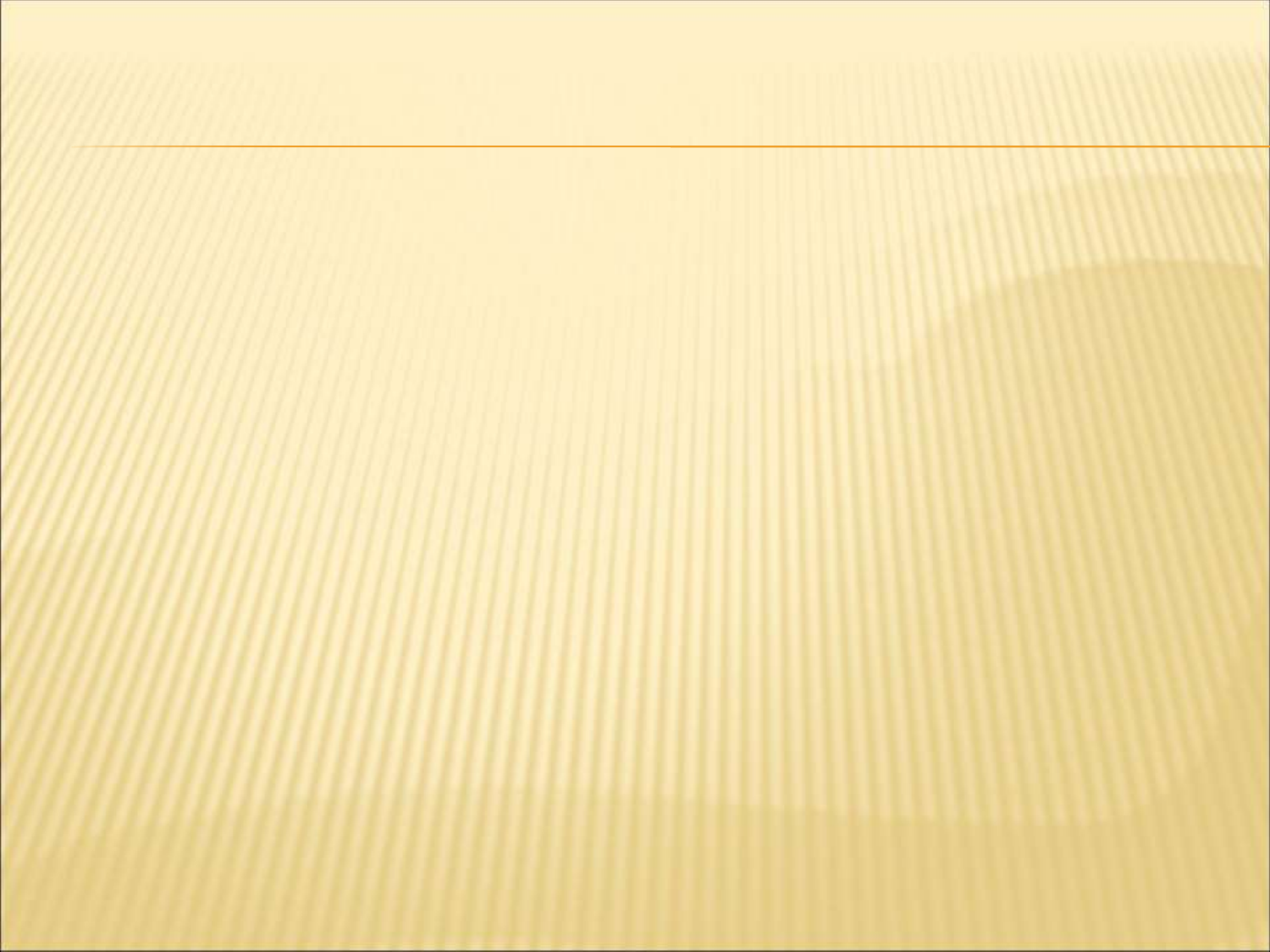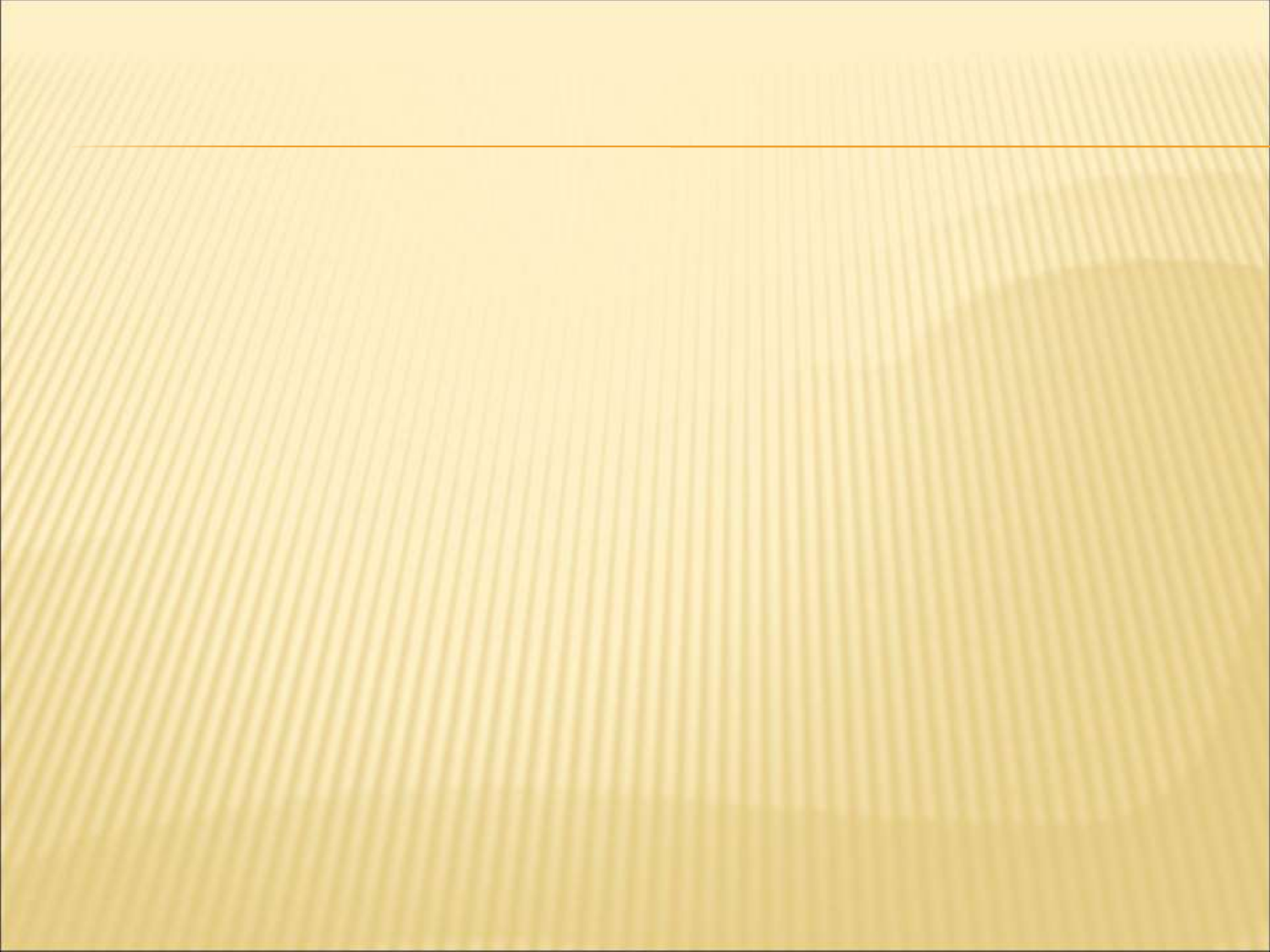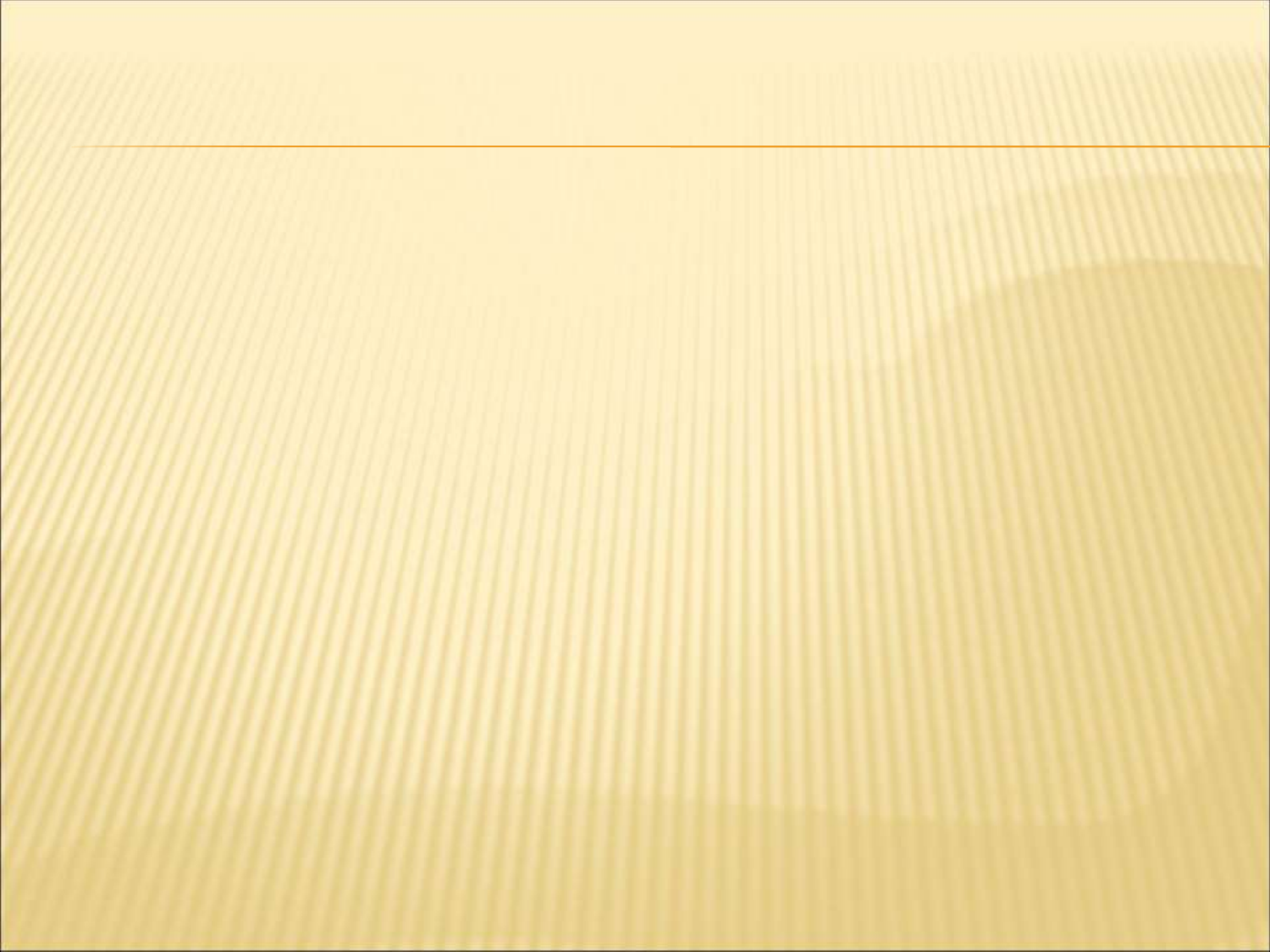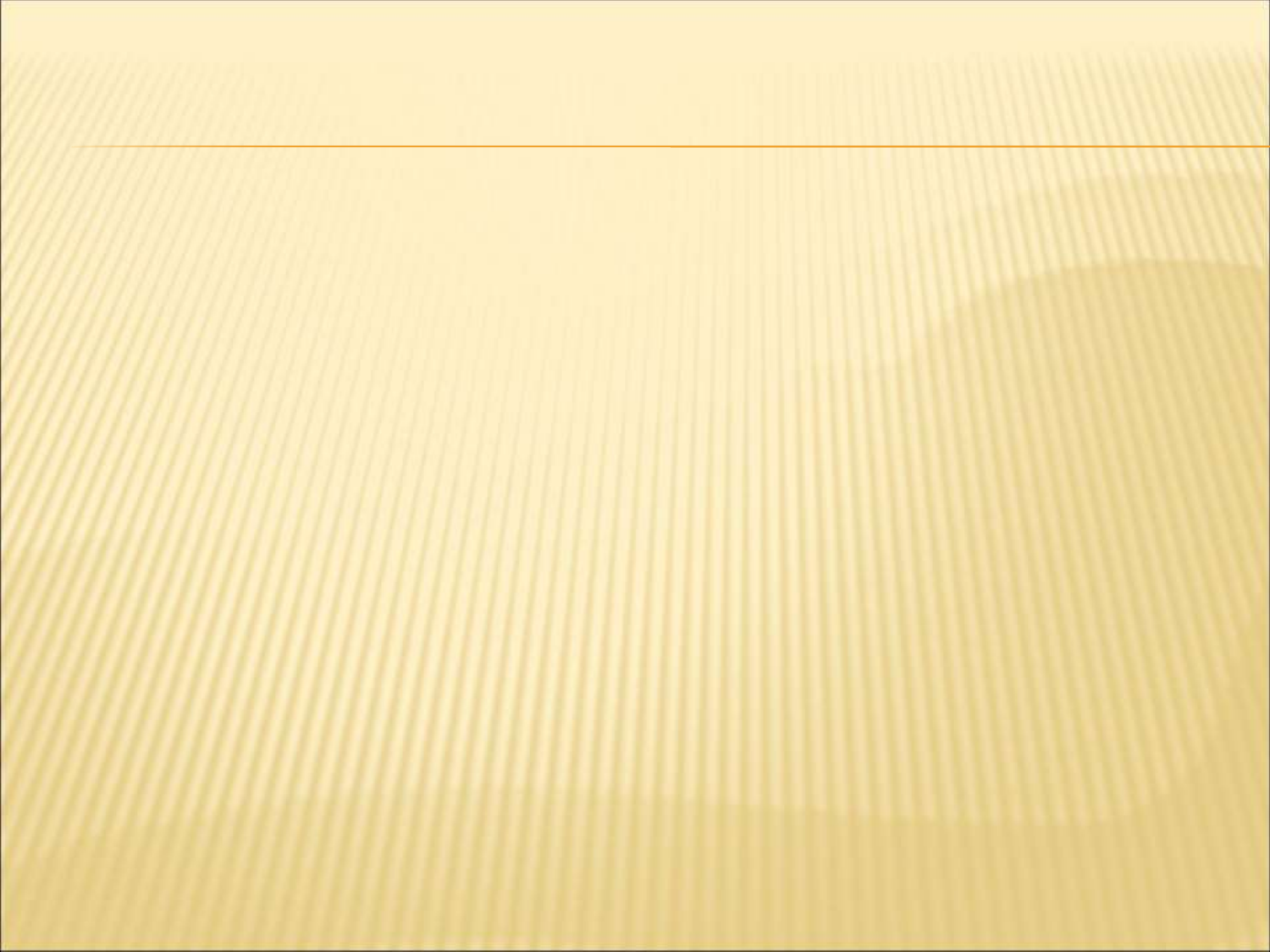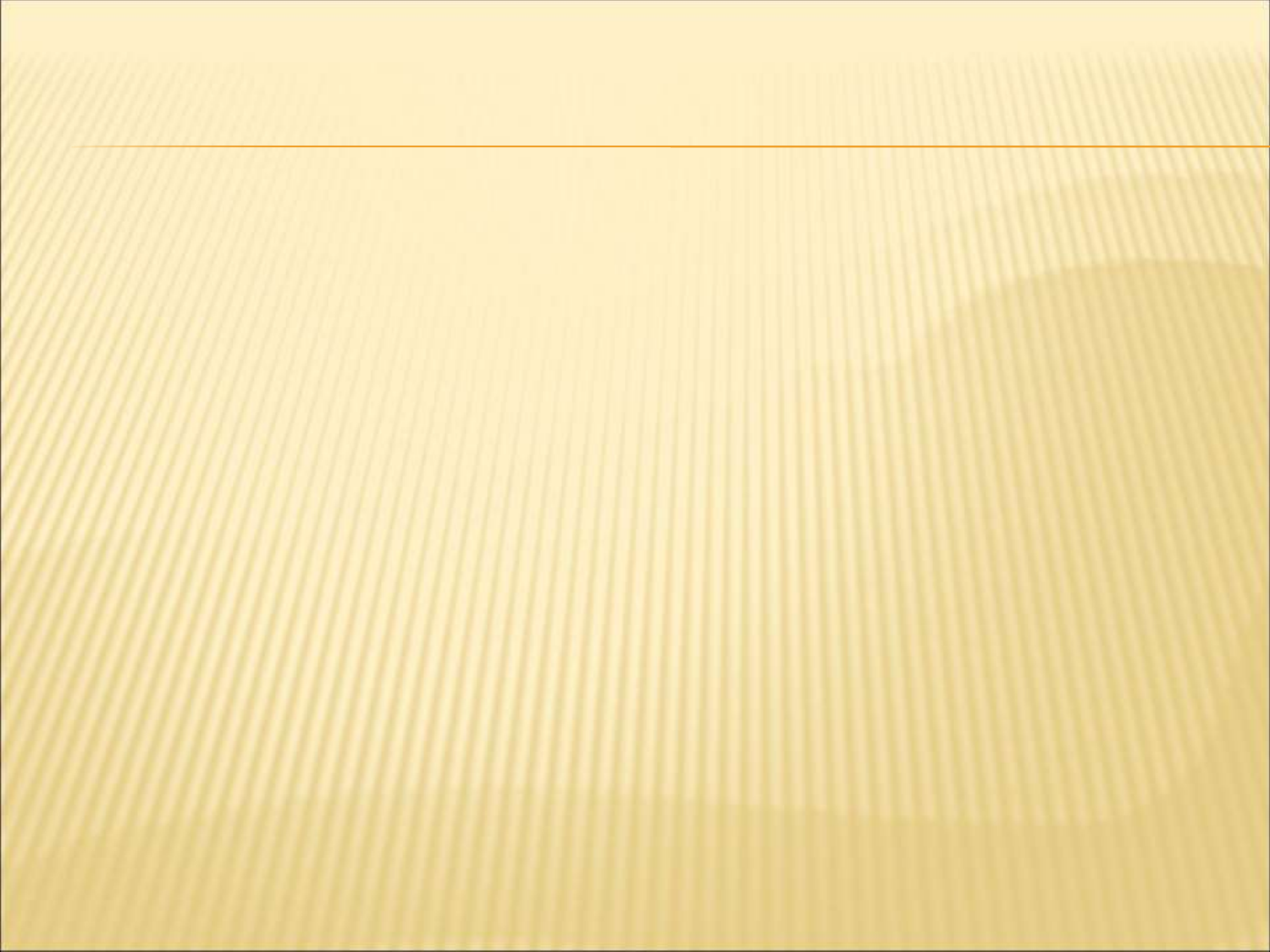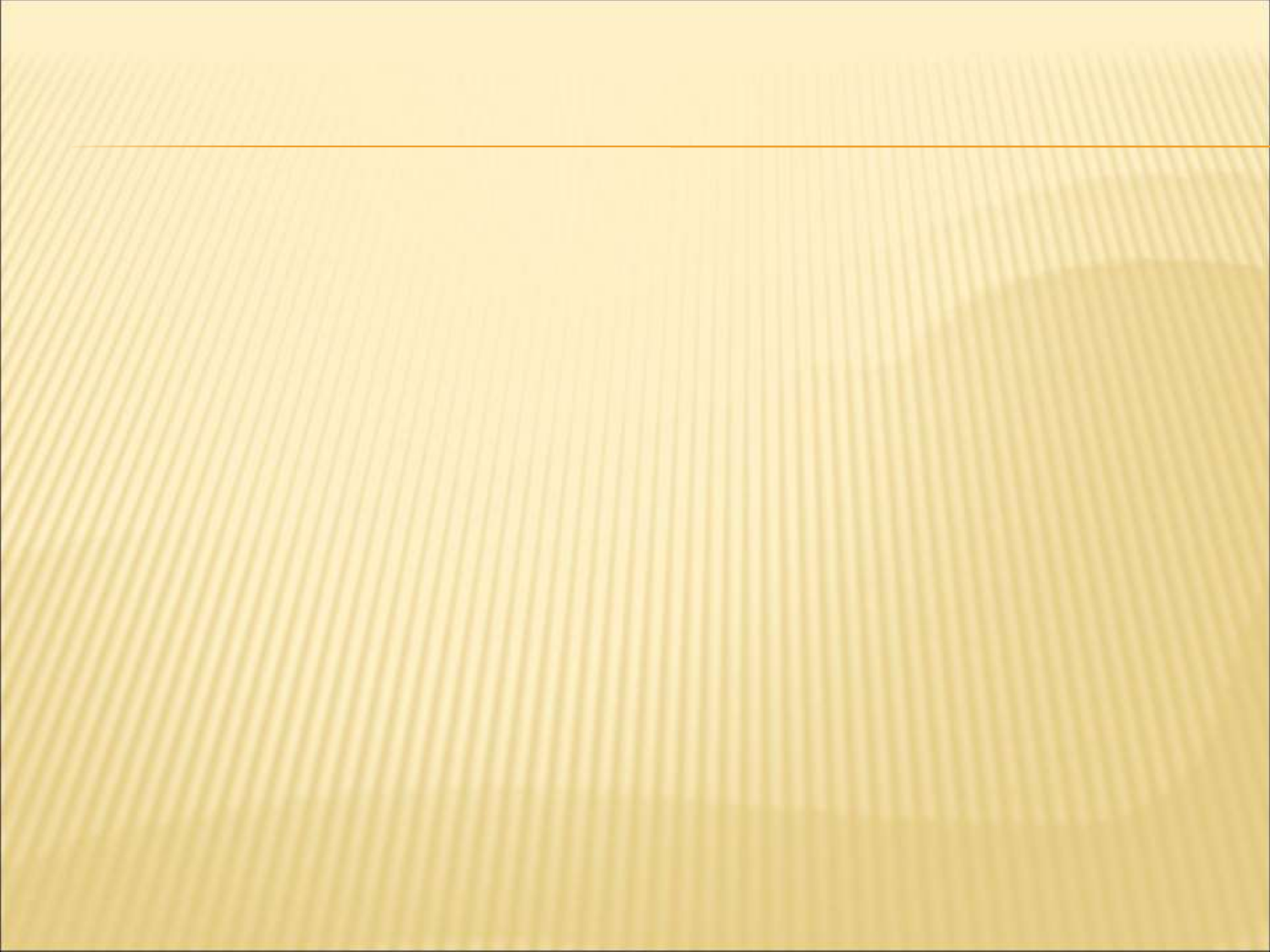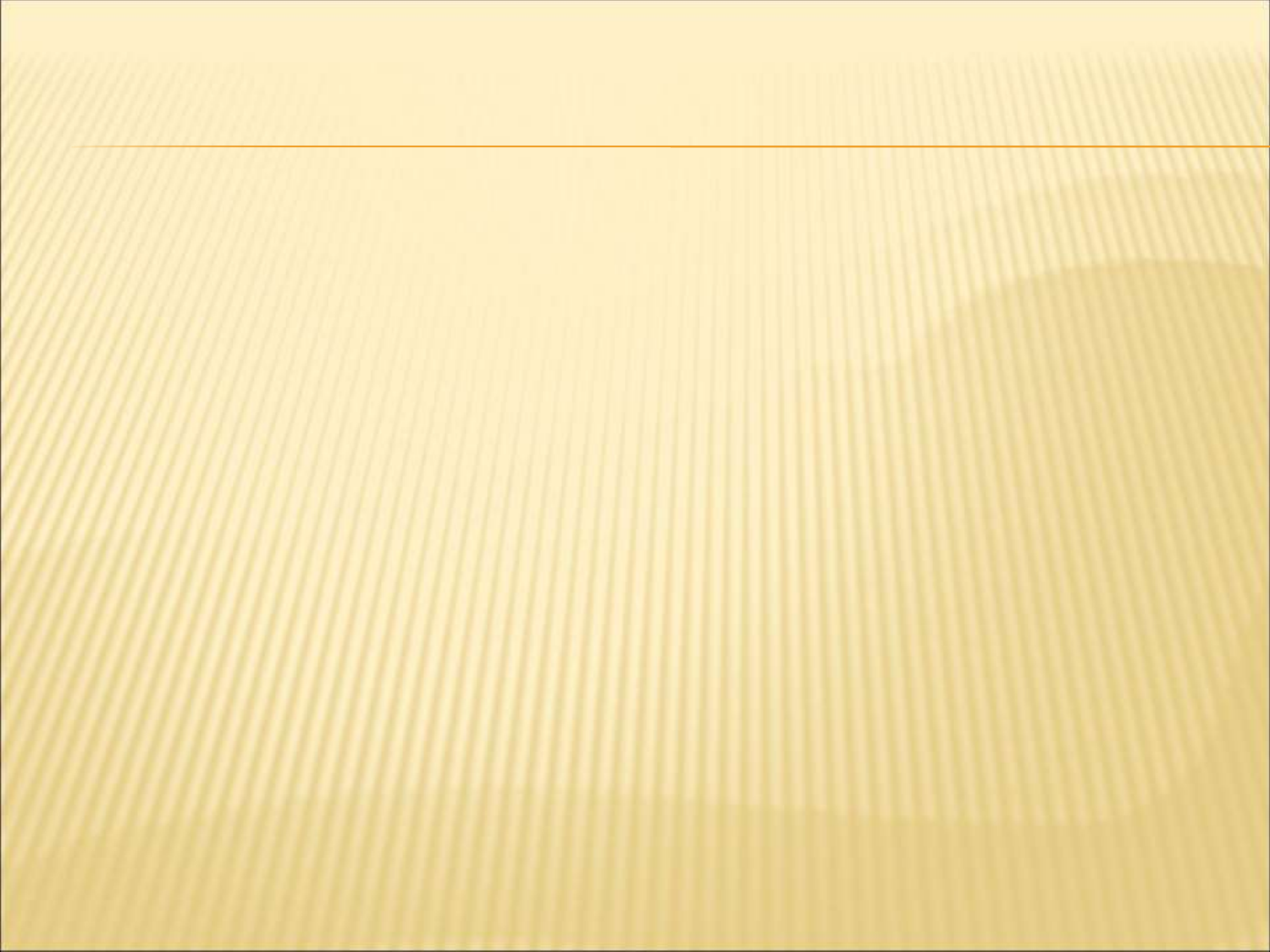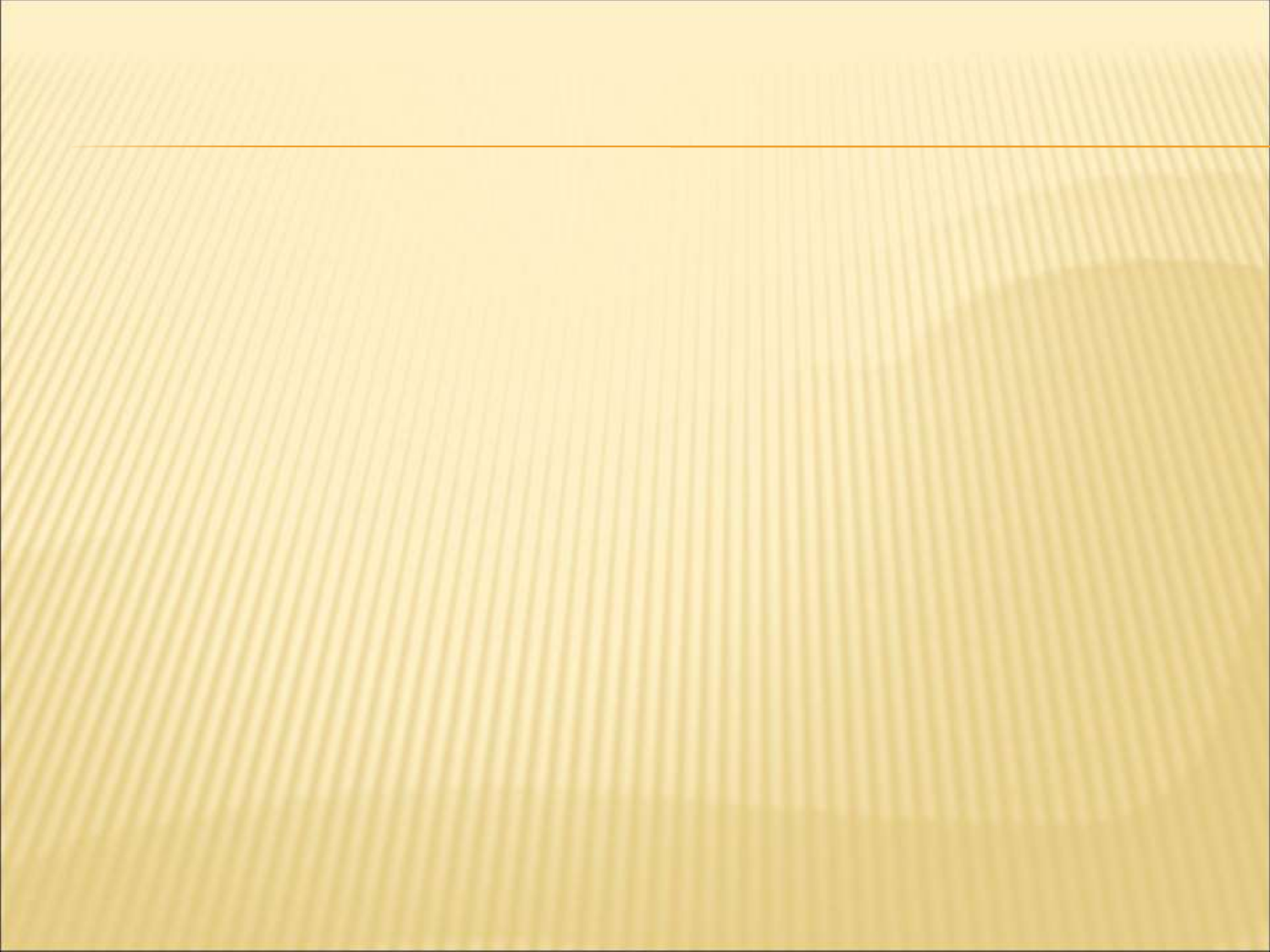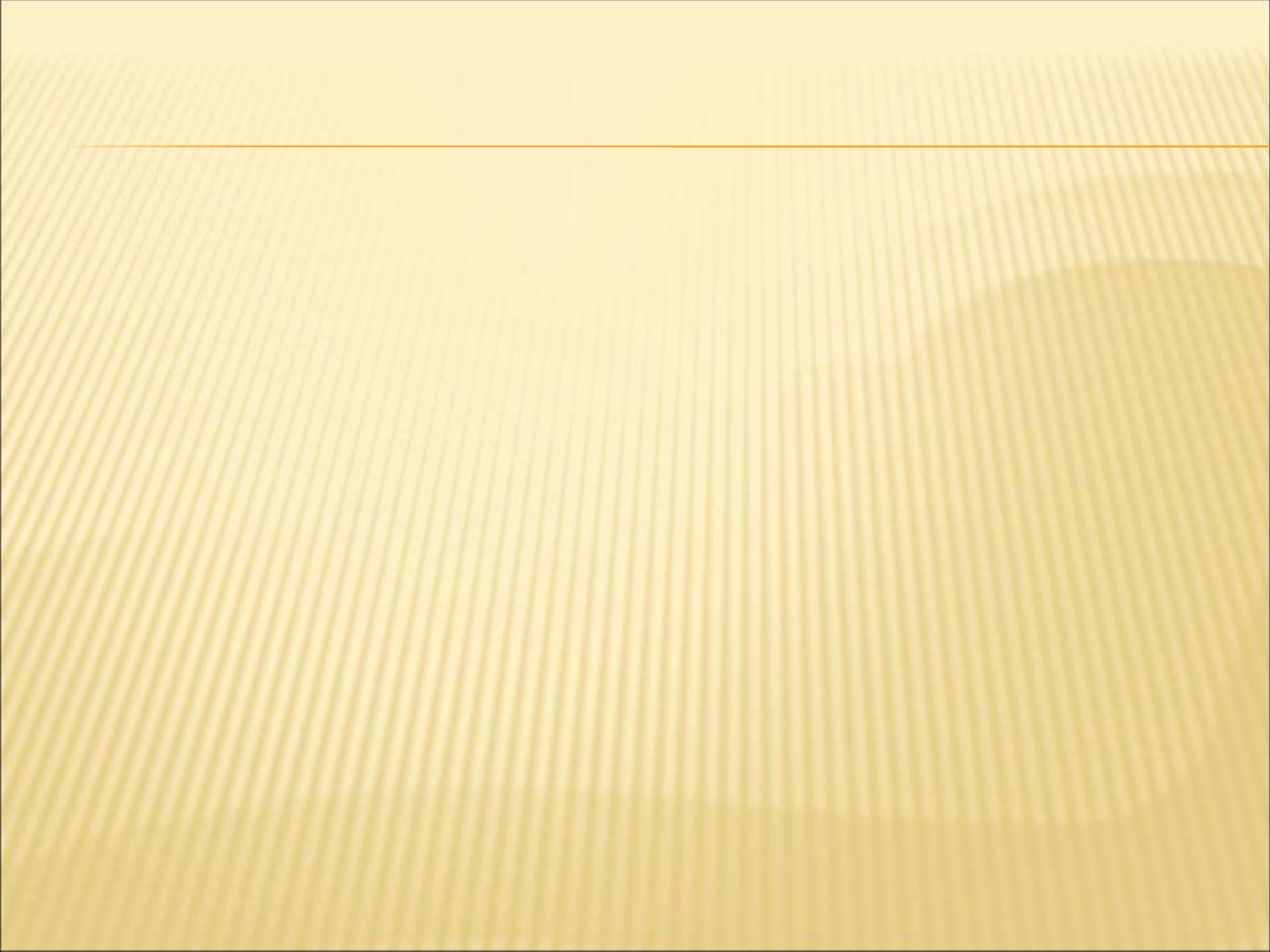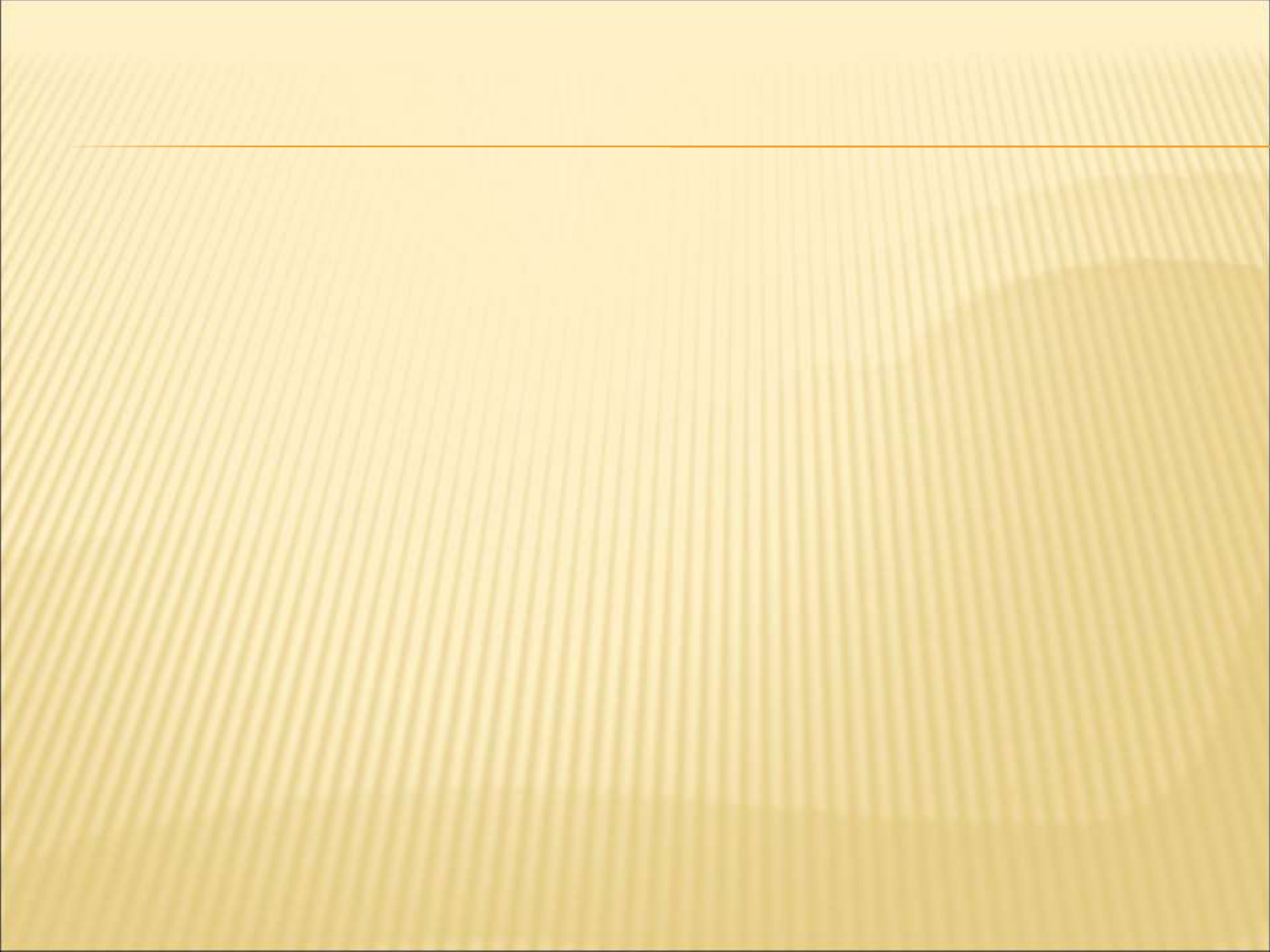